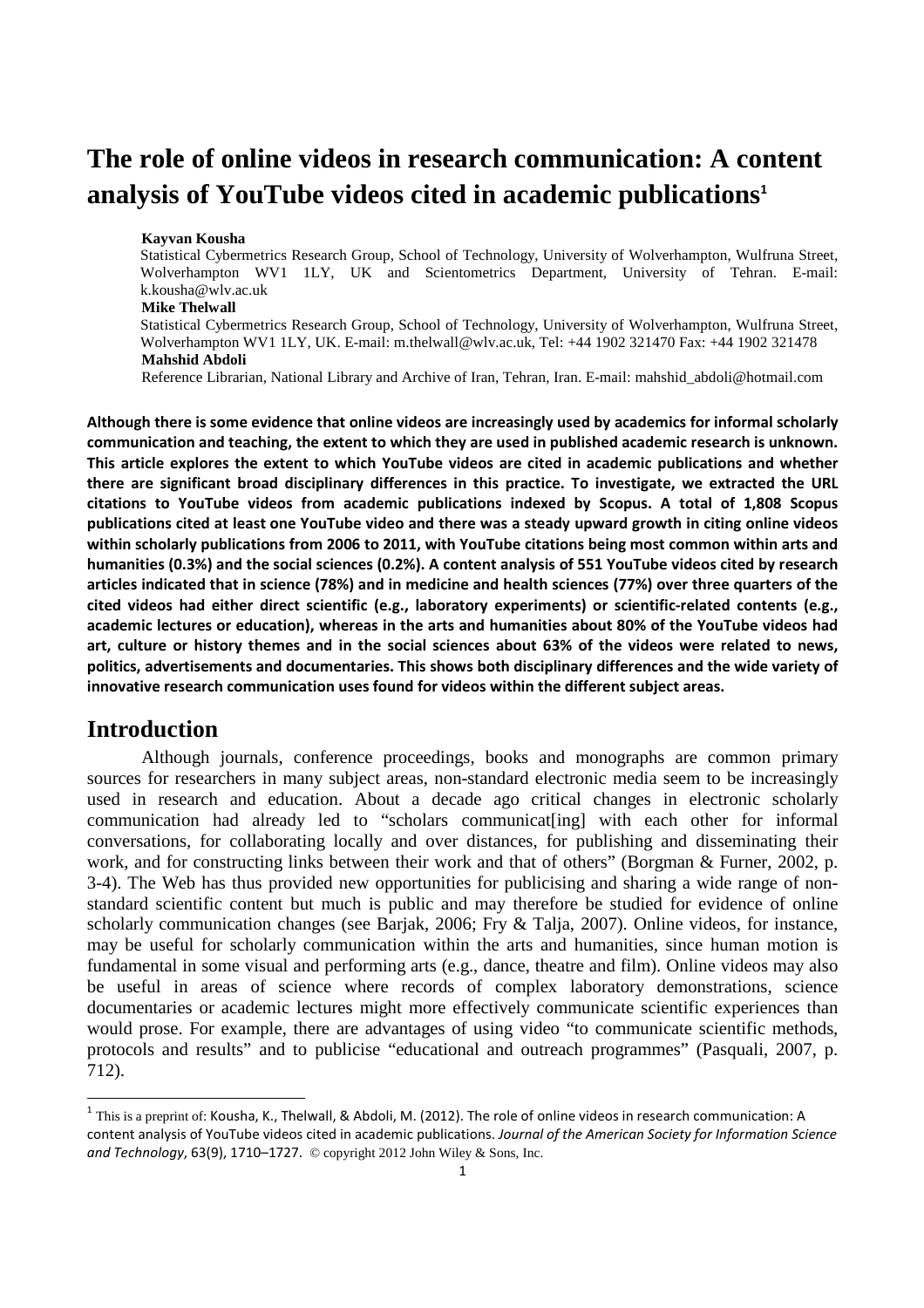Established in 2005, YouTube is a video-sharing website for public use and the third most visited website after Google and Facebook (Alexa, 2012). According to the site owners, "Over 4 billion [YouTube] videos are viewed a day" (YouTube Statistics, 2012). Although YouTube is predominantly used for entertainment, such as music and comedy (see YouTube Charts, 2012), some academics have used videos to record and publicise their scholarly-related activities online (e.g., scientific experiments, conference presentations or course lectures) almost since YouTube began. For instance, a conference keynote talk by Stephen Hawking about the universe (youtube.com/watch?v=xjBIsp8mS-c) has been viewed online about 2.5 million times and a MIT course lecture on physics (youtube.com/watch?v=PmJV8CHIqFc) has been viewed just under one million times, both according to YouTube's internal statistics. As a different kind of example, the *Journal of Number Theory* has a YouTube Channel (youtube.com/user/JournalNumberTheory) for video presentations of research published in the journal. Hence, authors can create their own videos to explain complex mathematics. The journal directs potential readers using links in article abstracts.

Several studies have previously conducted non-conventional bibliometric analyses on the web. The types of non-standard contents analysed includes PowerPoint presentations, blog mentions and course syllabuses (see Kousha & Thelwall, 2008; Kousha, Thelwall, & Rezaie, 2010) as well as online reference manager sites (Li, Thelwall, & Giustini, 2012). One recent study has also classified the contents, types and subject areas of popular YouTube videos tweeted by scientists in order to identify the overall purpose of the videos, finding popular science to be common (Thelwall, Kousha, Weller, & Puschmann, in press). Nevertheless, there seem to be no studies of the use of YouTube videos in published academic research. In particular, this investigation examines what kinds of YouTube videos are formally cited in academic publications and assesses disciplinary differences in the scholarly use of online videos in the sciences, medicine, social sciences, arts and humanities.

### **Scholarly Use of YouTube Videos**

 Although it seems that no previous research has examined citations to YouTube videos from academic publications, many studies cover potential uses of YouTube videos in education (for reviews see Jones & Cuthrell, 2011) and as a dataset for scientific research (see below). Perhaps closest to the current article, one study conducted a content analysis of 100 YouTube videos randomly selected from a set tweeted by 563 scientists in order to assess the contents, types and subject areas of the tweeted videos (Thelwall, Kousha, Weller, & Puschmann, in press). Six categories were used to reflect the overall purposes of the videos: *scientific demonstration, public dissemination, education, talks to academics, information about scientists*, and *comedy*. Videos were only included if they were "produced by or based upon an identifiable academic or academic institution", excluding most entertainment videos, for example. The most viewed videos targeted research-related information at the general public or at the informed general public. However, the study did not assess whether any of the videos were cited in academic publications.

Most studies about academic uses of YouTube videos have focused on educational applications or have used YouTube videos as a dataset for scientific research in specific areas (e.g., medicine, public health, marketing), although a few have investigated YouTube itself instead (e.g., Cheng, Liu, & Dale, in press; Snelson, Rice, & Wyzard, 2012; Thelwall, Sud, & Vis, 2012).

#### *YouTube in Academic Education*

Many academics are now using YouTube for recording and disseminating course lectures. These videos may be valuable when instructors are away or for students who miss the classes (see also Pasquali, 2007). Moreover, these videos can also be viewed by other potential users worldwide. For instance, a survey of 24 health educators in the U.S. in 2007 revealed that about 42% used YouTube videos in their courses as a resource for academic teaching (Burke, Snyder, & Rager, 2009, p. 5).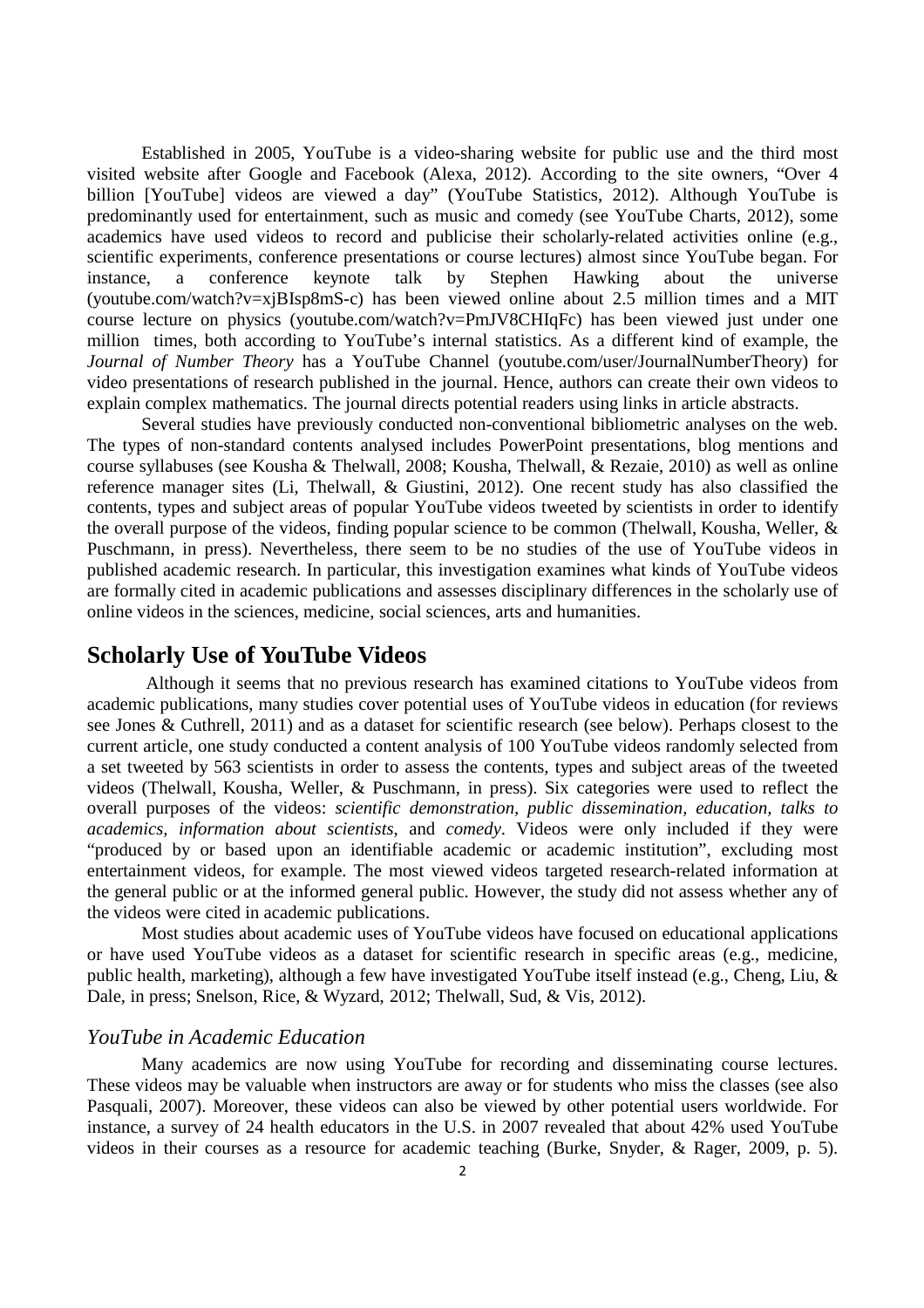Another survey of 232 college agriculture staff revealed that 27% and 25% of the instructors who were members of *the American Association for Agricultural Education* used video-sharing sites like YouTube in their classes for assignments and discussion respectively (Settle, Telg, Irani, Baker, & et al., 2011, p. 80). Currently, many universities have their own YouTube channels where they deposit videos of course lectures and other educational content online. The YouTube channel of the University of California, Berkeley (youtube.com/user/UCBerkeley), for instance, contains over 3,000 lecture videos on different subject areas and has attracted more than 13 million views. One 45 minute YouTube video on human biology has been viewed more than 644,000 times in this YouTube channel (see youtube.com/watch?v=S9WtBRNydso), suggesting that online video lectures can have value in higher education.

Personal experiences and potential uses of YouTube videos in academic education have been discussed in women's studies (Hoskins, 2009), language learning and teaching (Brook, 2011; Muniandy & Veloo, 2011), musicology (Cayar, 2011) and history (Rees, 2008) in the arts and humanities. These issues have also been discussed in engineering (Kaw & Garapati, 2010; Fernandez et al., 2011), agriculture (Settle, Telg, Irani, Baker, & et al., 2011), computer science (Carlisle, 2010), chemistry (Franz, 2011), sport sciences (Burden & Parker, 2008), dentistry (Knösel, Jung, & Bleckmann, 2011) and nursing education (Clifton & Mann, 2011), revealing a broad interest within science and medicine.

Despite the many potential uses of YouTube videos to support teaching, there are also concerns about the accuracy of YouTube videos for academic teaching, especially in medicine and public health. There might be misinformation in videos (e.g., Hossler & Conroy, 2008; Freeman & Chapman, 2007; Pandey, Patni, Singh, Sood, & Singh, 2010) and participation from trusted government sources for posting videos has been suggested to guard against this (Sood, Sarangi, Pandey, & Murugiah, 2011).

#### *YouTube videos as a scientific data source*

Many researchers have used YouTube as a dataset for academic research. The topics studied include the accuracy of information in online videos about the H1N1 influenza (Pandey, Patni, Singh, Sood, & Singh, 2010) and the diagnosis of infantile spasms (Fat, Doja, Barrowman, & Sell, 2011) in medicine and content analyses of amateur videos from coalition soldiers in Iraq and Afghanistan (Andéén-Papadopoulos, 2009), insurgency (Rutledge, 2009) and jihad-promoting videos (Conway & McInerney, 2008). Appendix A summarises studies using YouTube as a dataset for qualitative research.

Most previous investigations that used YouTube as a dataset conducted a content analysis with a coding system. Hossler and Conroy (2008) analysed the contents of 72 videos about tanning bed use and assessed the safety, risks, and benefits of tanning based upon positive, negative and neutral categories. Some other studies used expert reviewers to examine the contents of videos. For instance, Gooding and Gregory (2011) conducted an in-depth content analysis on 32 YouTube videos about music therapy based upon a reviewer's judgments with a 16-statement yes-no format.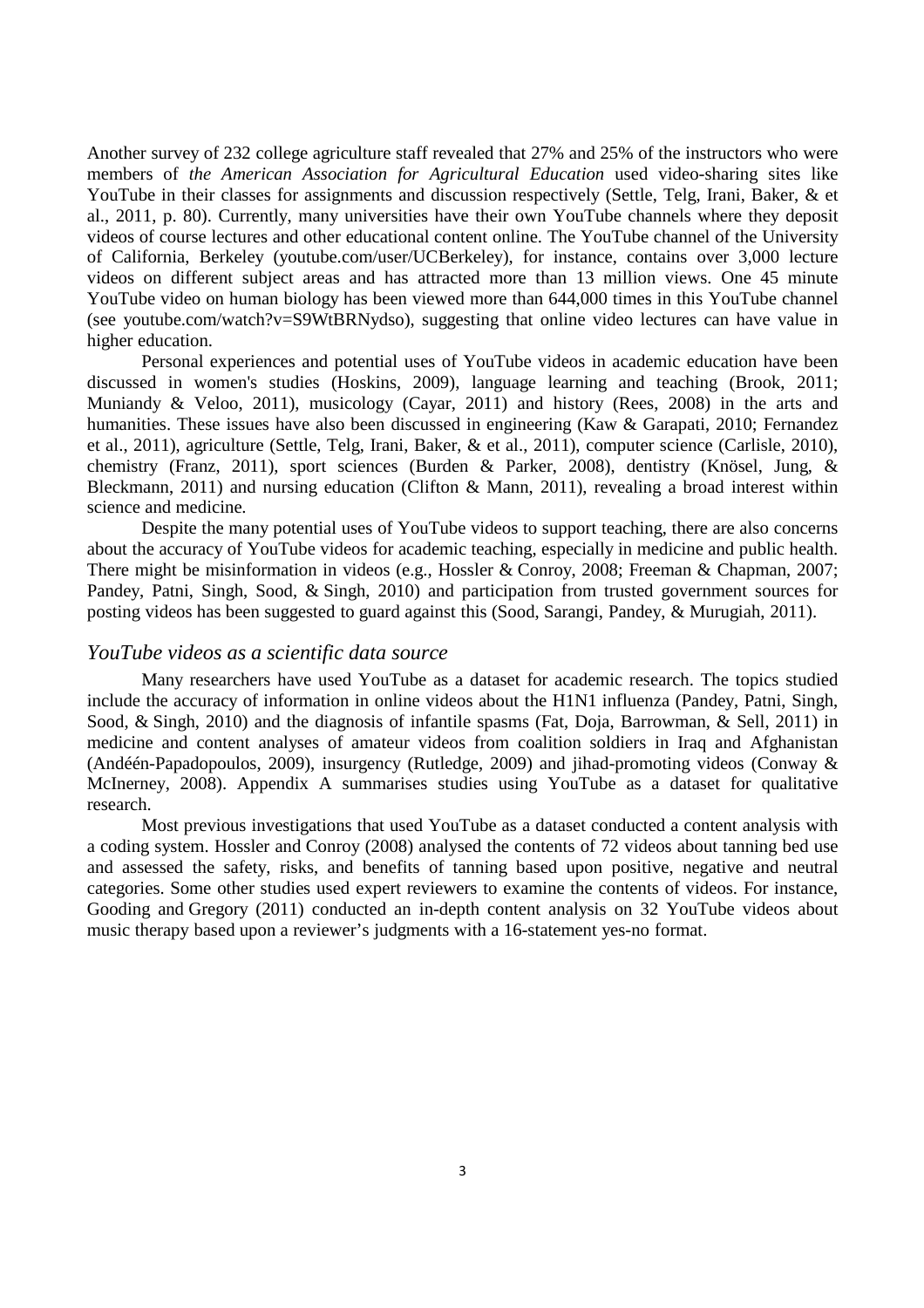| <b>Article title</b>                                       | <b>Dataset</b>  | <b>Broad</b>   | Main purpose                                   |
|------------------------------------------------------------|-----------------|----------------|------------------------------------------------|
|                                                            |                 | topic          |                                                |
| Political advertising in the 21st century: The rise of the | 3,880           | Political      | To examine online video advertisements         |
| YouTube ad (Ridout, Fowler, & Branstetter, 2010)           | videos          | Science        | during the 2008 US presidential campaign.      |
| Content analysis of antismoking videos (Paek, Kim,         | 934             | Public health  | To examine antismoking video messages.         |
|                                                            |                 |                |                                                |
| & Hove, 2010)                                              | videos          |                |                                                |
| Obesity in the new media: A content analysis of            | 417             | Media and      | To investigate how obese persons are           |
| obesity videos on YouTube (Yoo & Kim, 2011)                | videos          | commuincatio   | portrayed in YouTube.                          |
|                                                            |                 | n studies      |                                                |
| Organ donation on Web 2.0: Content and audience            | 355             | Media and      | To examine organ donation videos for the       |
| analysis of organ donation videos on YouTube (Tian,        | videos          | commuincatio   | origin of the producer and positive or         |
| 2010)                                                      |                 | n studies      | negative framings.                             |
| YouTube as a Source of Information on Kidney Stone         | 192             | Medicine,      | To assess the validity and accuracy of videos  |
| Disease (Sood et al., 2011)                                | videos          | urology        | about kidney stone disease.                    |
| When vaccines go viral: An analysis of HPV vaccine         | 172             | Medicine,      | To examine videos with a human                 |
| coverage on YouTube (Briones et al., 2011, in press)       | videos          | immunisation   | papillomavirus (HPV) vaccine theme.            |
| YouTube as a source of information on immunization         | 153             | Medicine,      | To review videos about                         |
| (Keelan et al, 2007)                                       | videos          | immunisation   | vaccination and immunization with a star-      |
|                                                            |                 |                | rating system, from 1 star to 5 stars          |
| YouTube as a source of information on                      | 142             | Medicine,      | To assess influenza-related videos to          |
| the H1N1 influenza pandemic (Pandey et al., 2010)          | videos          | epidemiology   | examine the effective use and their validity   |
|                                                            |                 |                | during initial H1N1 outbreaks.                 |
| Using video to build an organization's identity and        | 100             | Management     | To examine the most viewed videos on the       |
| brand: A content analysis of nonprofit organizations'      | videos          | and marketing  | top 100 official nonprofit YouTube channels.   |
| YouTube videos (Waters & Jones, 2011)                      |                 |                |                                                |
| YouTube videos as a teaching tool and patient              | 100             | Medicine,      | To assess videos for technical quality,        |
| resource for infantile spasms (Fat, 2011)                  | videos          | neurology      | diagnosis of infantile spasms, and suitability |
|                                                            |                 |                | as a teaching resource.                        |
| The role of nutrition in acne pathogenesis: YouTube as     | 87              | Medicine,      | To determine public views about diet and       |
| a reflection of current popular thought (Qureshi           | videos          | dermatology    | acne.                                          |
| & Lowenstein, 2011)                                        |                 |                |                                                |
| YouTube as a source of information on tanning bed          | 72              | Medicine,      | To examine videos about tanning bed use, to    |
| use (Hossler & Conroy, 2008)                               | videos          | dermatology    | assess information about safety, risks, and    |
|                                                            |                 |                | benefits of tanning.                           |
| Iraqi insurgents' use of YouTube as a strategic            | $\overline{54}$ | Media and      | To examine insurgency videos in Iraq.          |
| communication tool: An exploratory content analysis        | videos          | communicatio   |                                                |
| (Rutledge, 2009)                                           |                 | n studies      |                                                |
| YouTube as a source of information on                      | 52              | Medicine,      | To examine the content and quality of          |
| cardiopulmonary resuscitation (Murugiah et al., 2011)      | videos          | Cardiology     | information about CPR.                         |
| YouTube as source of prostate cancer information           | 51              | Medicine,      | To assess the overall informational and        |
| (Steinberg et al., 2010)                                   | videos          | urology        | scientific content of videos on PSA testing    |
|                                                            |                 |                | and prostate cancer.                           |
| Fat stigmatization on YouTube: A content analysis          | 50              | Public health, | To examine gender, age and ethnicity in        |
| (Hussin, Frazier, & Thompson, 2011)                        | videos          | psychology     | videos displaying fat stigmatization.          |
| Is "YouTube" telling or selling you something?             | 50              | Public health  | To assess pro-smoking and anti-smoking         |
| (Freeman & Chapman, 2007)                                  | videos          |                | videos.                                        |
| Jihadi video and auto-radicalisation:                      | 50              | Intelligence   | Content analysis of jihad-promoting videos     |
| Evidence from an exploratory YouTube study                 | videos          | and security   | to study those posting and commenting upon     |
| (Conway & McInerney, 2008)                                 |                 | studies        | martyr-promoting material from Iraq.           |
| Descriptive analysis of YouTube music therapy videos       | 32              | Musicology,    | To examine information, accuracy and           |
| (Gooding & Gregory, 2011)                                  | videos          | health         | reliability of music therapy videos.           |
|                                                            |                 | sciences       |                                                |
| US soldiers imaging the Iraq war on YouTube                | N/A             | Media and      | To examine homemade videos uploaded by         |
| (Andéén-Papadopoulos, 2009)                                |                 | communicatio   | coalition soldiers in Iraq and Afghanistan     |
|                                                            |                 | n studies      |                                                |

Table 1. Content analysis investigations using YouTube video datasets.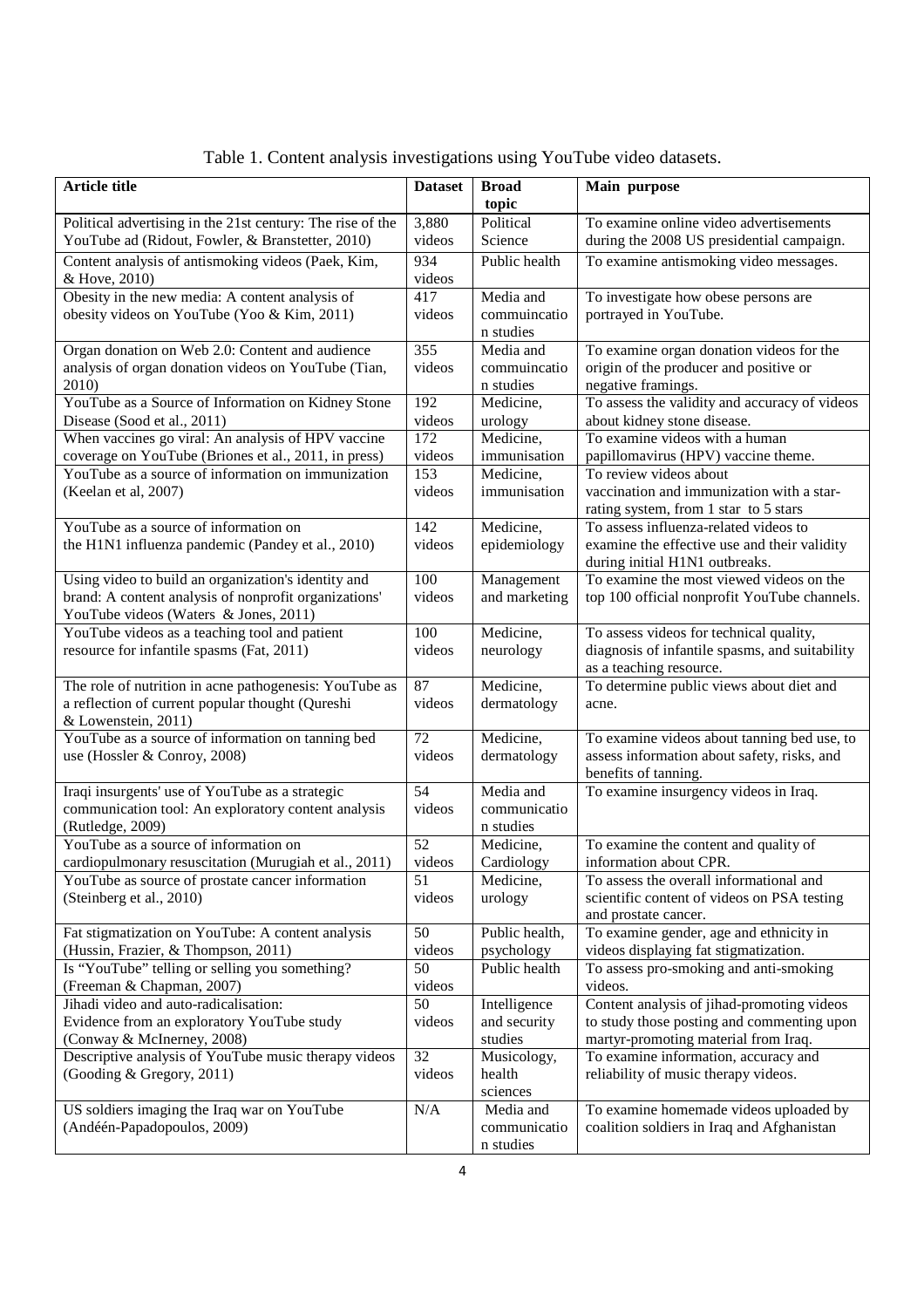# **Research questions**

The objective of this investigation is to assess how YouTube videos are cited in academic publications and to seek disciplinary differences in their use. In particular, the focus is on scholarly uses of online videos by categorising the common topics of the videos cited in academic publications across the sciences, medicine and health sciences, social sciences, and arts and humanities. As appropriate for the first study of its kind, the following questions address basic aspects of using online videos in research communication.

- 1. How frequently are YouTube videos cited in academic publications? And has frequency of use declined at any stage since the birth of YouTube (2005-2011)?
- 2. What types of YouTube videos are commonly cited in research articles?
- 3. Are there significant broad disciplinary differences in citing online videos?

## **Methods**

To address the research questions, we extracted URL citations to YouTube videos from academic publications indexed by Scopus from 2005-2011 across four broad disciplines: the sciences, medicine and health sciences, social sciences, and arts and humanities. We then viewed a sample of the cited videos and classified their contents using the specially designed classification scheme described below.

### *Scopus Citation Search for Online Videos*

We used Elsevier's Scopus citation database to locate academic publications citing YouTube videos. We selected Scopus instead of the Thomson Reuters Web of Science (WoS) because Scopus indexes more peer-reviewed journals (about 18,500 vs. about 11,000) (see Scopus content coverage guide, 2011) and the databases have a large overlap (see Gavel & Iselid, 2008). Moreover, our initial tests revealed that it was not possible to extract URL citations to YouTube videos (e.g., youtube.com/watch\*) from the references of publications indexed by WoS through the 'Cited Reference Search' option. WoS did not index the full bibliographic information of references (including URL citations) and therefore we could not retrieve any URL citations to YouTube videos from WoS.

For Scopus YouTube citation searches, we entered the common part of the URLs of YouTube videos (youtube.com/watch) in the "References" field (REF) in the main Scopus search interface. All URLs for YouTube videos begin with "youtube.com/watch?v=", followed by a unique 11-character ID, such as "fuMNRFTxyVA". Thus, for the above video a valid URL would be "youtube.com/watch?v=fuMNRFTxyVA". However, we couldn't use the full common part of the YouTube URLs for videos in the search process because "?" is a predefined proximity search operator in Scopus and replaces a single character anywhere in a word. Consequently, we used the query "youtube.com/watch\*" (an asterisk replaces 0 or more characters) instead of "youtube.com/watch?v=" for the main Scopus YouTube citation searches. The more general query "youtube.com\*" was not used because it retrieves many broad citations to the YouTube website as a web phenomenon or YouTube channels (e.g., youtube.com/user/bbc) rather than exclusive URL citations to individual videos.

We restricted our search to four broad subject areas - sciences, medicine and health sciences, social sciences, and arts and humanities - in order to assess broad disciplinary differences. However, we encountered a few problems in Scopus for refining subject areas. For instance, while Scopus displays several broad subject categories in the "refine results" menu, such as social sciences and medicine, there are also some narrow related classes, such as pharmacology, toxicology and pharmaceutics for medicine as well as business, management  $\&$  accounting, and psychology for social sciences (Table 2). Hence, we merged the broad categories with associated sub-classes to have a more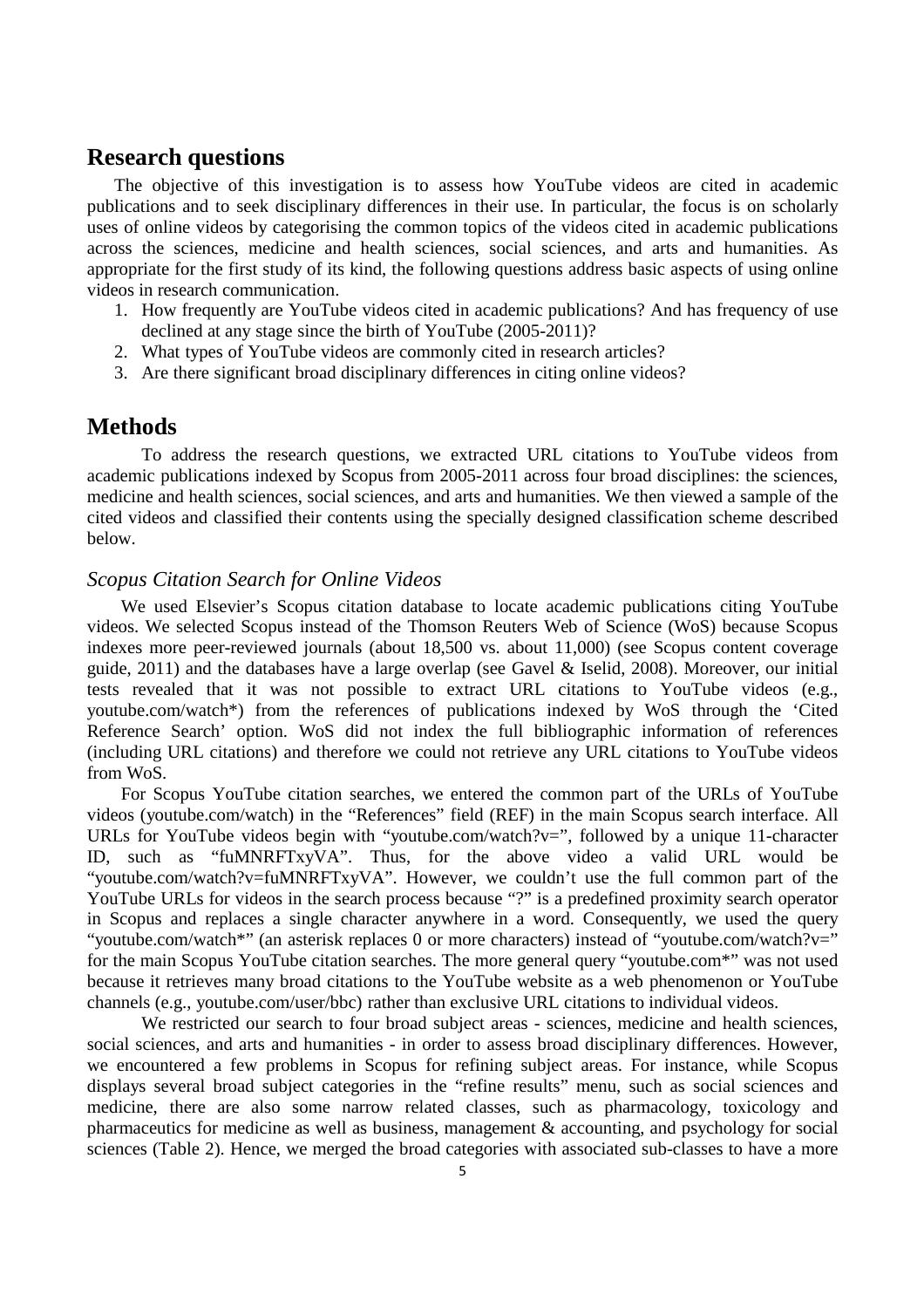representative dataset for a disciplinary analysis. Although Scopus indexes "nearly 3,500 arts and humanities titles" (about 15% of the entire title list in the database), such as "literature, history, architecture and visual and performing arts" from around the world (see Scopus Arts & Humanities Coverage, 2011), it does not show these narrow classes in the refine search results option. Consequently we used 'arts and humanities' as the only available category for arts and humanities videos. Table 2 shows the broad disciplines used throughout the investigation (first column) and the merged sub-classes (excluding arts and humanities), as reported in Scopus.

| Broad multidisciplinary area | Merged subject classes in Scopus                                            |
|------------------------------|-----------------------------------------------------------------------------|
| Social sciences              | Social Sciences; Psychology; Business, Management & Accounting;             |
|                              | Economics, Econometrics & Finance; Decision Sciences                        |
| Natural and formal sciences  | Chemistry; Mathematics; Physics & Astronomy; Environmental Science;         |
|                              | Computer Science; Engineering; Materials Science; Earth & Planetary         |
|                              | Sciences; Agricultural & Biological Sciences; Multidisciplinary; Chemical   |
|                              | Engineering; Energy; Biochemistry, Genetics & Molecular Biology             |
| Medicine and health sciences | Medicine; Nursing; Health Profession; Pharmacology, Toxicology &            |
|                              | Pharmaceutics; Immunology & Microbiology                                    |
| Arts and humanities          | N/A This category includes literature, history, architecture and visual and |
|                              | performing arts (see above).                                                |

**Table 2. Broad multidisciplinary areas and associated merged Scopus subject classes** 

We exported all data from Scopus in Excel format on  $20<sup>th</sup>$  December 2011 and automatically extracted URL citations to YouTube videos through Webometric Analyst's (lexiurl.wlv.ac.uk) features devised to mine valid YouTube video IDs from the reference sections of publications. We used this programme to remove any incorrect YouTube IDs (e.g., youtube.com/watch=v7kuT) either from errors in the original papers or as recorded incorrectly by Scopus. Table 3 gives an overview of the numbers involved.

### *Content Analysis of Cited YouTube Videos*

To understand which themes in YouTube videos were commonly used in scientific publications and whether there were disciplinary differences between the broad subject areas, we viewed 551 randomly sampled cited videos from research articles (omitting reviews, conference papers, editorials, letters and notes) from the Scopus searches (Table 3). In many cases we also read the descriptions of, and some comments on, the YouTube videos (if available) and searched for a lecturer or speaker biography to better understand video contexts.

The first and third authors conducted an initial content analysis of the videos separately based on a primary classification scheme derived from a previous classification of YouTube videos tweeted by academics (Thelwall, Kousha, Weller, & Puschmann, in press). In order to reach a reasonable degree of agreement on the classification procedure, the two coders first cross-checked the categorisation process for a sample of 80 videos from different subject areas, discussing the coding of different types videos. For instance, they modified and extended the initial categories during the coding process because of the existence of wider types of videos in the study (see below). Although some categories, such as music, dance, theatre, movies, comedies or advertisements, were relatively straightforward to classify, we reclassified some types of videos after a third reviewer's comments (the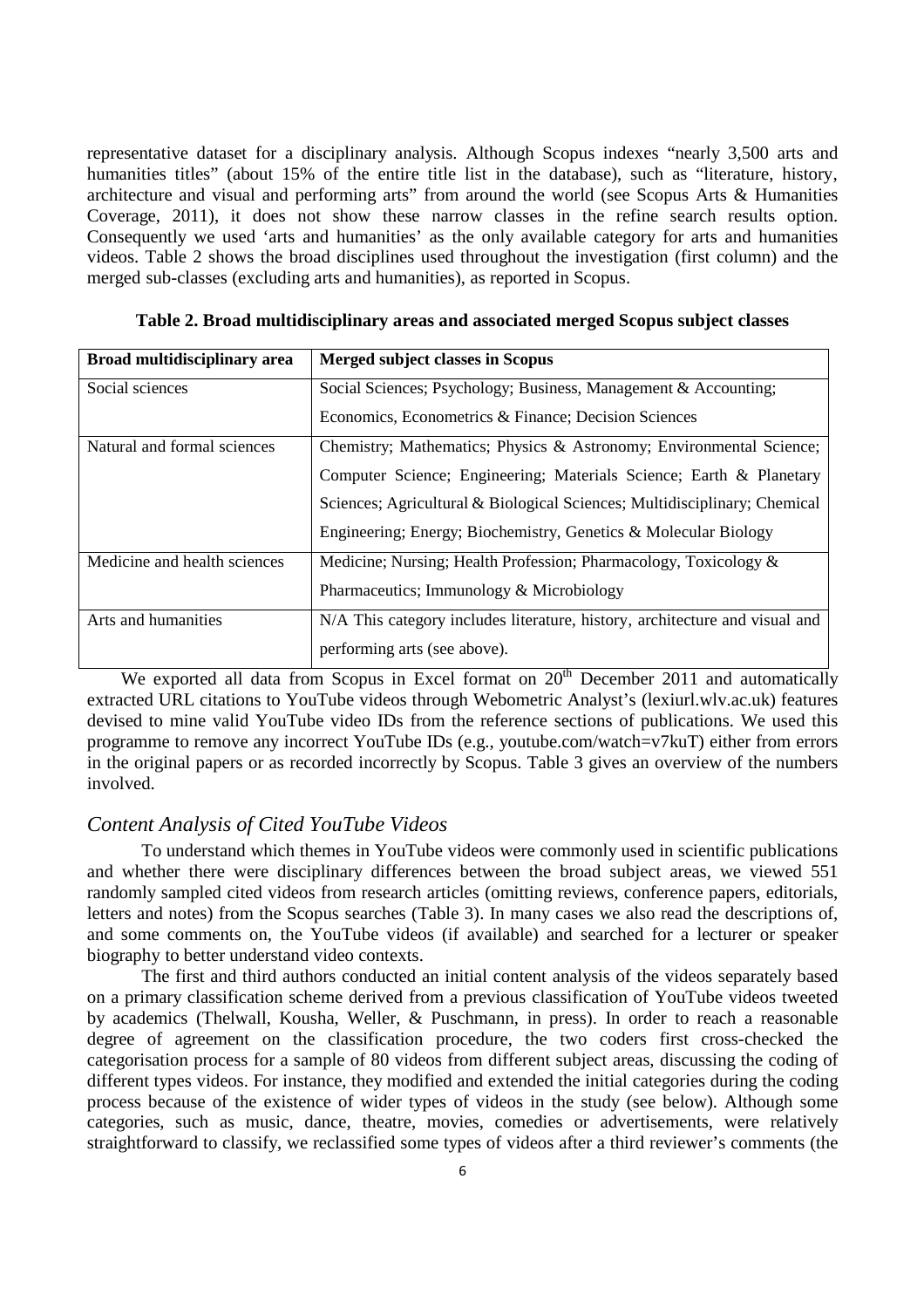second author) based upon an overview of the categories. In particular, we first assigned one category for documentaries, but subsequently extended it to three classes: 'science documentaries', 'arts and humanities documentaries' and 'social science documentaries' to reflect the different contents for documentary videos cited by articles. A similar procedure was also performed for 'video talks' in natural or formal sciences, arts and humanities and social sciences.

A challenging issue was integrating sub-classes into broader categories to answer the above research questions. We coded the cited videos into three broad categories and 16 sub-classes, as shown below. Our broad interpretation of the results can reflect the extent to which cited online videos contained natural or formal scientific themes or other topics which may be important in research communication in social sciences, and arts and humanities.

#### *Natural or formal science videos (including medicine and health sciences)*

This broad category covers online videos with natural science or formal science (maths and logic) themes: demonstrating a particular natural or formal phenomenon, explaining theory underpinning natural or formal phenomena, or describing a scholarly event or experience associated with studying such phenomena (e.g., a scientific conference). This category includes educational and recreational videos as well as academic lectures or speeches mainly for university audiences or informed public audiences in natural or formal science. We used four sub-classes to represent online videos with direct scientific or scholarly-related contents (see below). Appendix A gives more examples of different types of videos classified in this broad category.

- Demonstration of a natural or formal science phenomenon: This sub-class includes videos with an apparently scientific theme, for instance a real-time lab experiment in robotics (e.g., Stereo vision with obstacle avoidance, ID: MCLUXe9nwcI<sup>2</sup>), graphical demonstrations in physics (e.g., Oscillons in hybrid inflation, ID: SWGgSM0Pacs), and live surgery videos (e.g., Single incision sleeve gastrectomy, ID: aN\_Oi5hTmVg).
- Natural or formal science documentary: This sub-class includes documentaries (usually with narration and edited with different types of shots) about natural or formal science. Examples include videos about polio in India (ID: HZp1VNr44Bw), oceanography (ID: vym7TQBc-TE), virology (ID: nCJdws9CnUw) and plastic surgery (ID: 1DPaqGLVv2I).
- Natural or formal science education or hobby: Although any scientific video can potentially be used for education, some videos may be specifically created for teaching (see Kaw, & Garapati, 2011, for an engineering initiative). Examples include a training video for air sampling (ID: xi8xdqJWviM) and tutorials on using a spectrophotometer, both of which were cited by the *Journal of Chemical Education* (ID: GNPfssmPbWA), and in medicine, instructions for using the bengmark naso-intestinal tube (ID: HUv13Xy0GwE) was cited by *Nutrition in Clinical Practice*. Some videos were apparently made by hobbyists but with a potential science instructional application, such as "Big Outdoor Soap Bubbles  $\sim$  Recipe & How To Do" (ID: gQmpVIgDvgQ) cited *by Advances in Colloid and Interface Science*. Nevertheless, sometimes it was difficult to decide whether videos were designed to be educational or a public TV show, such as "Brainiac science abuse - Can you smell fear?" (ID: 57pwxeqOmQs), which is an extract from a UK science based comedy TV show. For such cases, we also looked at the citing journals to assess the educational utility of the cited videos.

 2 . All YouTube video examples were extracted from the sampled academic publications and we have omitted the common initial part of each YouTube video URL (http://www.youtube.com/watch?v=) and only report the YouTube IDs (e.g., gQmpVIgDvgQ) throughout the text to save space.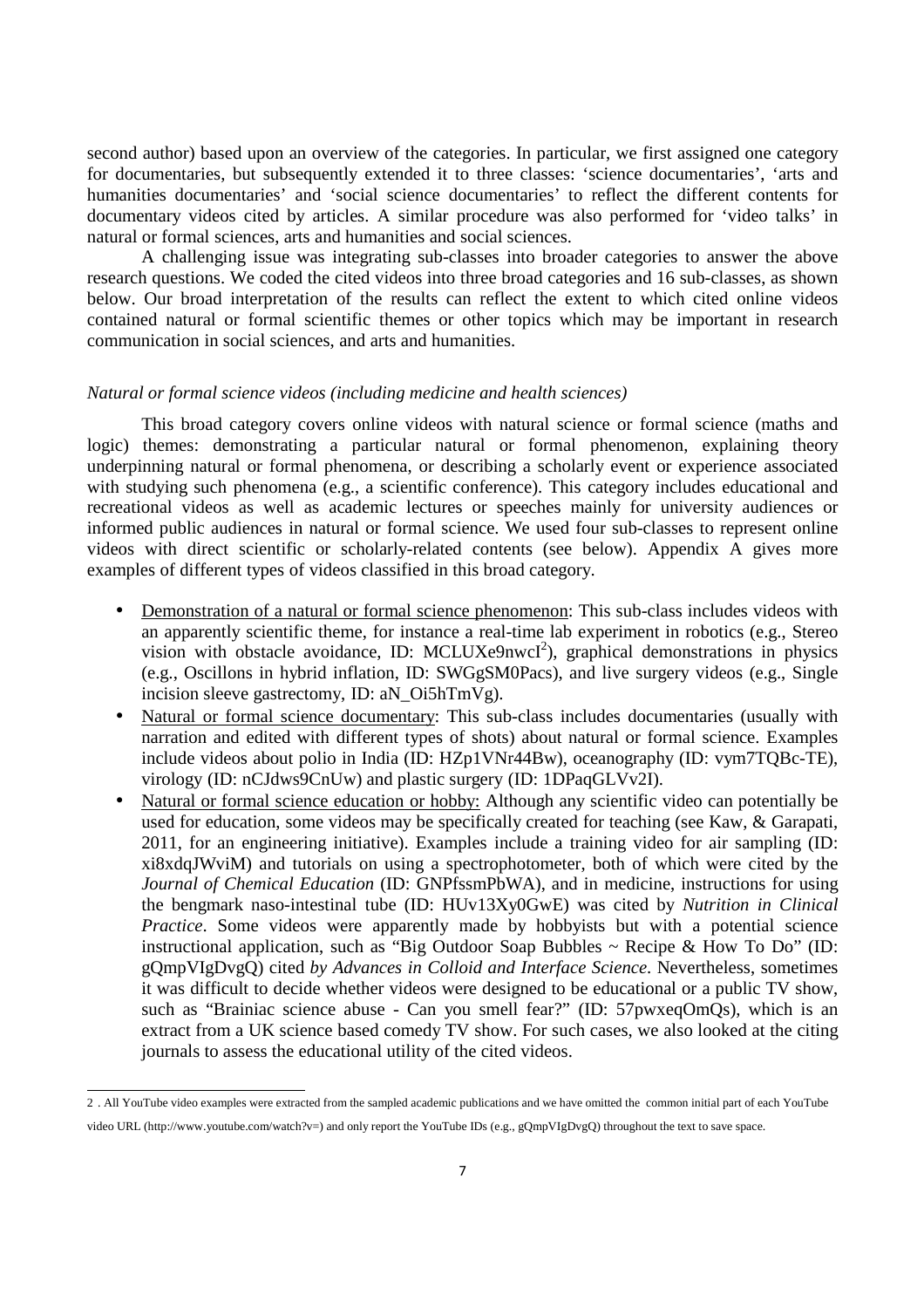• Natural or formal science academic lectures: This group includes natural or formal science lectures, speeches and talks by academics in conferences (e.g., ID: o5RbyK0m5OY), seminars (e.g., ID: hVimVzgtD6w), and other academic meetings or discussions, typically to disseminate research to other scholars in the same area. As an example in medicine and health sciences, a half an hour academic lecture video 'Sugar: The Bitter Truth' (ID: dBnniua6-oM) by a professor of clinical pediatrics was cited by a research paper published in the *Journal of the American Dietetic Association.* In a few cases scientific talks were captured outside the conference or seminar format, such as in nature ('Oak Wilt in New York' by Cornell University, ID: XVUZsvyZfVE), in computing/IT exhibitions (e.g., 'IDF SF08: Parallels & Intel Virtualization for Directed I/O', ID: EiqMR5Wx\_r4), or even through only slides and narrations without a talking head ('CMS/MIPPA accreditation mandates for 2012 by American College of Radiology', ID: 9f46Akv-78I).

#### *Arts and humanities (including art, media, culture and history)*

Our initial classification exercise found many videos cited by journal articles in arts and humanities with an artistic entertainment theme, such as music, dance, theatre, comedy, movies and animations. These videos may help research communication within their own fields. For instance, a ballet could be a major scholarly output and hence a YouTube video of it would be the equivalent of a video of a scientific experiment in the natural sciences. Moreover, in many humanities subject areas, such as history and cultural studies, documentaries are an important scholarly output, and historical events captured on video can also be used as evidence to support or illustrate a scholarly argument. For instance a comparison between YouTube videos and the National Film and Sound Archive (NFSA) for old Australian television programs indicated that YouTube has "more surprising pieces of rare ephemera" which can be provide as useful reference for historical research (McKee, 2011, p. 154).

This broad category is for all videos with an arts and humanities theme, irrespective of whether the videos were created by recognised academics. This is analogous to the inclusion of amateur science and natural phenomena within the first broad category. Appendix B shows examples of videos classified in this category.

- Music: This class includes music videos or live singing performances. They were mostly cited by music journals such as the *Journal of Musicological Research* ('SHINDIG', ID: NIcIsVKmmRY) *Leonardo Music Journal* (Air piano, ID: EA90JC9PUKg) and theatre and drama journals (*Contemporary Theatre Review*, ID: 9EbQs2yKts8).
- Dance and theatre: This class includes videos of performing arts, including dance (e.g., ballet) and plays. Most citations were either from dance journals such as *Dance Chronicle* (ID: vkgWoXTYo3o) and *Dance Research* (ID: FkZhDcB-OfA) or music journals, such as *Musicology Australia* (ID: D2LKAl3tfXg) and *Nineteenth Century Music* (ID: EMyk67l5ico).
- Movies and animations: This class includes complete movies and animations or extracts from longer movies. Most citations to movie parts appeared in film and literature review journals such as the *Quarterly Review of Film and Video* (ID: yqi\_C2vOars) and *Review - Literature and Arts of the Americas* (ID: B3rRkCJbK0E). One interesting example is *George Orwell's "1984"* complete film (ID: hATC\_2I1wZE) produced in 1954 in black and white and cited by *Literature and History*.
- Comedy: Humorous videos are important in YouTube (see youtube.com/comedy). This class includes amateur comedy videos – apparently designed to be funny but not extracts from TV shows (e.g., *Chav Hunting*, ID: N9\_YhKbrhnY, cited by *Paedagogica Historica*). Humour is in this category both as a type of light entertainment and because humour research falls within the humanities subject area. Comedy videos were not cited by humour research in our sample but were cited for a variety of other reasons. For instance, a comedy video about physician assistant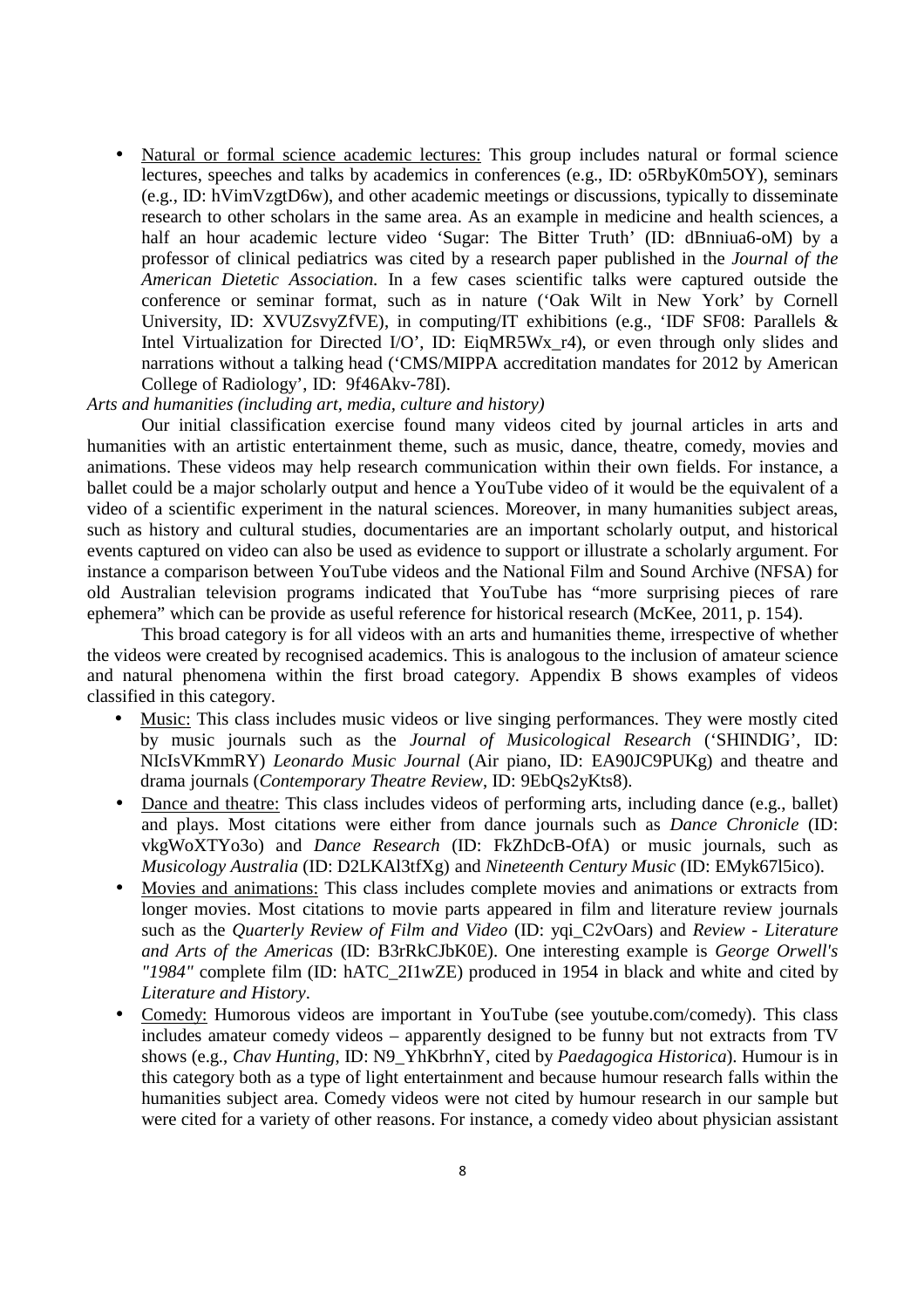training (ID: aX7jme2b0N0) was cited by a paper entitled "teaching medicine to millennials" published in the *Journal of Physician Assistant Education*.

- TV shows: This category includes previously broadcast TV shows available via YouTube. These are included in the Arts and humanities broad category because they serve a primarily entertainment purpose. For instance, a TV show video "Ashton Kutcher beats CNN in Twitter contest to reach 1 million followers" (ID: iIuJvcclLxs) was cited by *Reference Services Review*  and a short public TV interview with director Spike Lee was cited by the *Journal of Homosexuality.* This category excludes news and TV documentaries*.*
- Arts and humanities documentaries: This category covers documentaries with artistic, historical or cultural themes. For instance, documentaries about 'Sanford Meisner', a famous American actor and acting teacher (ID: zNuFSrsYfpM), 'Julian Voss-Andreae', a German-American contemporary sculptor (ID: LqsQYVFAgPo) and Akira Kurosawa, a prominent Japanese film director (ID: G1STFM39vJ4) were cited by *Theatre, Dance and Performance Training*, *Leonard* and *Theoretical Inquiries in Law,* respectively. This class also includes documentaries with historical themes. For instances, a black and white narrative clip about Britain in the 1970s (ID: qyW7jHjZrrk) and a historical film capturing Thomas Edison in Paris in 1900 (ID: CNuoruvYzMs) were cited by the *History Workshop Journal* and *Early Popular Visual Culture,* correspondingly. Two videos about the history of science: 'The History of Autism' (ID: VaZUig03gT0) and 'First Video Game?' (ID: u6mu5B-YZU8) seemed more related to the history and philosophy of science rather than science itself. Thus, we also classified them in this category.
- Arts and humanities speeches (including academic talks): This category is for talks by artists, philosophers, historians, literary figures, religious people and academics in the arts and humanities. For instance, a speech by IPS Teofan Arhiepiscop (ID: 9YdTkrfmxz0) was cited by the *Journal for the Study of Religions and Ideologies*, an Emmy acceptance talk by actress Sally Field (ID: ImoMGyJjWIk) was cited by *The Drama Review - A Journal of Performance Studies,*  a talk by choreographer Wally Cardona (ID: cqzDoxujPVk) was cited by *Dance Chronicle* and a speech by English writer and novelist Alan Moore (ID: BrBbeBezezw) was cited by the *Journal of Graphic Novels and Comics*.

### *Social sciences (including political sciences and marketing)*

Some of the cited videos seemed to primarily relate to social science subject areas, mainly political sciences, communication studies and marketing and business. These videos seem to have some connection to academic subjects in social sciences – such as news reports and political speeches to journalism and communication studies or commercials and advertisements videos to marketing and business. Appendix C shows examples of different types of videos classified in this category.

- News, correspondents' reports and amateur news videos: This sub-class includes different types of *news pieces, live correspondents' reports and intervi*e*w*s such as *The Wall Street Journal* report on the financial crisis (ID:  $mzcbXi/Tkk$ ), a *NBC* report on looting by the police after Hurricane Katrina (ID: NmQW6xLECUU) and a *CNN* interview with Former Secretary of State Henry Kissinger (ID: TnIu9AffqX4). This category also includes amateur videos by the public or citizen journalists from newsworthy events across the world, such as the September 11 attack on the twin towers (ID: K8dX3foxozQ), which was cited by research about media convergence and surveillance published in *Convergence*.
- Advertisements: This category covers videos that are essentially advertisements. For instance, the "dove evolution" (ID: iYhCn0jf46U) and "iPod Touch" (ID: KKQUZPqDZb0) advertisements were cited by marketing and business journals: the *Journal of Database Marketing and Customer Strategy Management* and, *Business Horizons* respectively*.*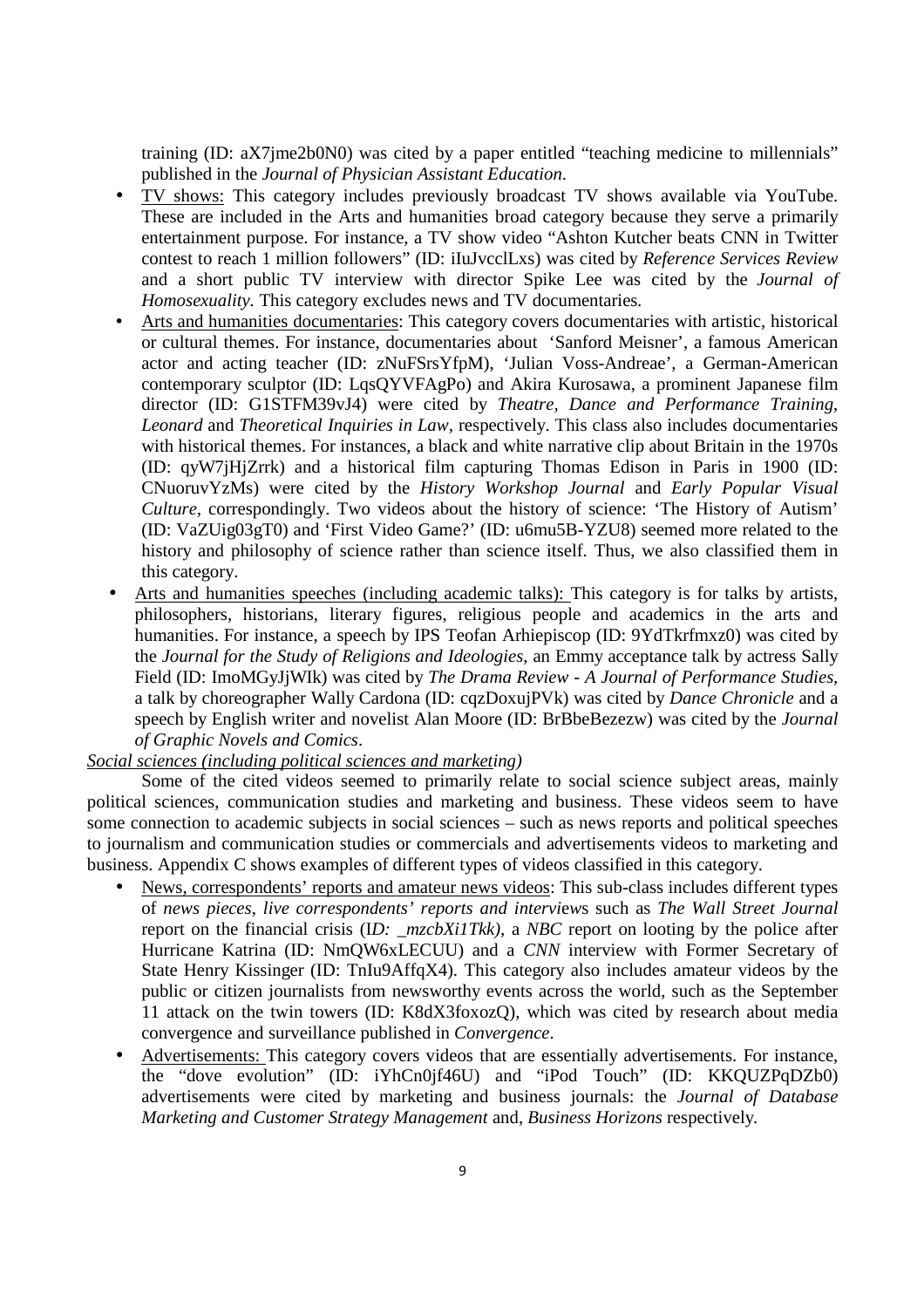- Politics, activism and business: This category includes talks by politicians, political talks by non-politicians, such as activists, and talks by business managers. We found many speeches by politicians (e.g., presidents, leaders, parliament, judicial members, military officials) referenced by social science journal articles, perhaps because YouTube has become a political campaigning medium (e.g., Church, 2008; Gibson & McAllister, 2011). The 2008 US elections, for instance, produced channels "with 220 million views" (Cornfield, 2009, p. 214 as quoted by May, 2010, p. 502). In particular, a speech by US President Barack Obama (ID: QkNpUEWIhd4) was cited by the *European Journal of Social Sciences*, a speech by Sayyed Hassan Nasrallah, the secretary-general of Hezbollah, (ID: HalvZUHlenU) was cited by the *Arab World Geographer,* a speech by justice Kennedy (ID: xeQRpNQmWOU) was cited by the *Law Library Journal* and an Iranian presidential debate between two key candidates in 2009 (ID: 9DNmR15Lui8) was cited by the *Middle East Journal.*
- Academic talks by social scientists: We found a few social science academic lectures. As an example, a lecture by Michael Wesch, Professor of cultural anthropology, about social media applications and educational portals of the future (ID: J4yApagnr0s) was cited by the *Journal of Adolescent and Adult Literacy* and an academic speech by Michael Fullan, Professor emeritus in education (ID: xLgrLwJ3Cf8), was cited by the *Journal of Mathematics Teacher Education*. Sometimes it was difficult to recognise lectures as either academic or political. For instance, a speech by Dr. Ronald Ernest (Doctor in Medicine) about 'a constitutional approach to dealing with security threats' (ID: VrCqVYVxEoA) seems to be an academic talk. However, he has a political background (e.g., as a U.S. representative, candidate for President of the United States, and a Republican). Hence, we classified the above case as a talk by a politician.
- Social science documentaries: This category includes documentaries with social, political or journalistic themes which deal with social science issues. For instance, documentaries about *Marshall McLuhan* (ID: faK9HUvH2ck), Omar Khadr's interrogation in Guantanamo Bay detention camp (ID: yNCyrFV2G\_0), the early 1980s protests against the *Santa Cruz Beauty Pageant* (ID: agyEAhwrVUU) and the bad situation of Romanian children in orphanages (ID: VDR5xpLEx-U) were cited by articles in communication, law, women's studies and educational research journals, respectively, and were all classified in this category.

# **Results**

#### *Citing and cited YouTube Videos*

Table 3 gives an overview of Scopus publications citing YouTube videos and URL citations to videos in the four subject areas as of  $20^{th}$  December 2011. In general it shows that 1,808 Scopus publications (e.g., articles, reviews, conference papers, editorials) cited at least one YouTube video in their reference lists. Science with 630 and medicine and health sciences with 212 URL citations to YouTube videos had the highest and lowest number of citations. However, these figures are in absolute numbers and therefore in the following section we reported the normalised results per publication in each discipline in order to give a more representative picture of the prevalence of videos in academic publications. Table 3 also reports that about 53% (964) of the publications citing YouTube videos were articles, although this varies greatly between disciplines. The fourth column of Table 3 shows the number of sampled articles with at least one valid URL citation to a YouTube video for the subsequent content analysis. The fifth and sixth columns report the total number of URL citations to YouTube videos in the publications and mean YouTube citations per article. For instance, it indicates that 2,382 valid YouTube citations appeared in the reference sections of 1,808 publications indexed by Scopus.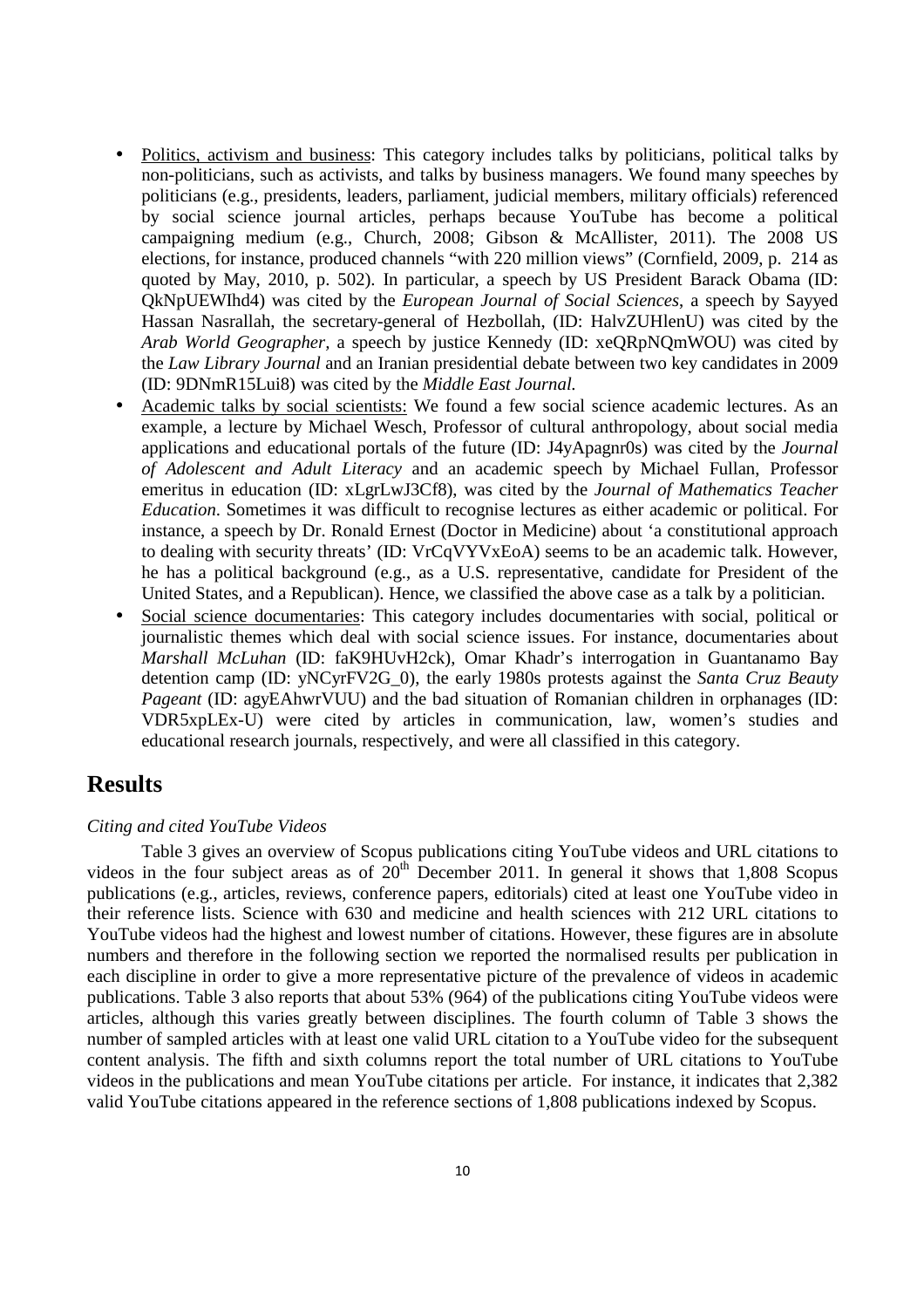### **Table 3. General statistics for YouTube citing and cited sources and sampled videos for content analysis (as 20th December, 2011)**

|                             |                                                          | <b>Statistics for sources of YouTube citations</b>                     | <b>Statistics for URL citations to</b><br><b>YouTube videos</b> |                                        |      |  |
|-----------------------------|----------------------------------------------------------|------------------------------------------------------------------------|-----------------------------------------------------------------|----------------------------------------|------|--|
| <b>Broad</b><br>disciplines | No. of Scopus<br>publications with<br>YouTube citations* | No (%) of research<br>articles <sup>**</sup> with<br>YouTube citations | <b>Total YouTube</b><br>citations in<br>publications***         | YouTube<br>citation per<br>publication |      |  |
| <b>Sciences</b>             | 630                                                      | 195 (31%)                                                              | 120 (61%)                                                       | 765                                    | 1.21 |  |
| Social                      |                                                          |                                                                        |                                                                 |                                        |      |  |
| <b>Sciences</b>             | 581                                                      | 450 (77%)                                                              | 261 (58%)                                                       | 809                                    | 1.39 |  |
| Arts and<br>humanities      | 385                                                      | 200(52%)                                                               | $110(55\%)$                                                     | 586                                    | 1.52 |  |
| Medicine and                |                                                          |                                                                        |                                                                 |                                        |      |  |
| health                      |                                                          |                                                                        |                                                                 |                                        |      |  |
| sciences                    | 212                                                      | 119 (56%)                                                              | $60(50\%)$                                                      | 222                                    | 1.05 |  |
| <b>Total</b>                | 1.808                                                    | 964(53%)                                                               | 551 (57%)                                                       | 2.382                                  | 1.32 |  |

\*Excluding general YouTube citations (e.g., www.youtube.com) or YouTube channels (e.g., youtube.com/user/bbc) \*\*Omitting reviews, conference papers, editorials, letters and notes

\*\*\*These figures also include more than one YouTube citations per papers

### *YouTube citations over the time*

Figure 1 shows that since YouTube was launched to the public in May 2005 (YouTube FAQ, 2012), there has been a consistent upward trend in citing its videos within academic publications. For instance, while we only extracted three and 32 Scopus publications citing YouTube videos in 2006 and 2007 respectively, in 2008, 2009 and 2010 the number of academic publications with at least one YouTube video citation increased dramatically to 105, 317 and 632 online videos, indicating about 2-3 times annual growth. Although there was also an increase in the number of publications citing YouTube videos in 2011 (719 videos), this number is an underestimate because the last issues of some journals in the year 2011 may have not been published or indexed by Scopus at the time of data collection,  $20<sup>th</sup>$  December 2011. Nevertheless, Figure 1 suggests that increasingly many academic publications cite online videos, especially in arts and humanities and to some extent in social sciences. Figure 1 also compares the annual growth in the number of publications citing YouTube videos across the four broad disciplines. It shows that although in all areas there are similar upward trends, the absolute number of publications citing YouTube videos in medicine is much lower than in the other broad disciplines. This is discussed in the conclusions.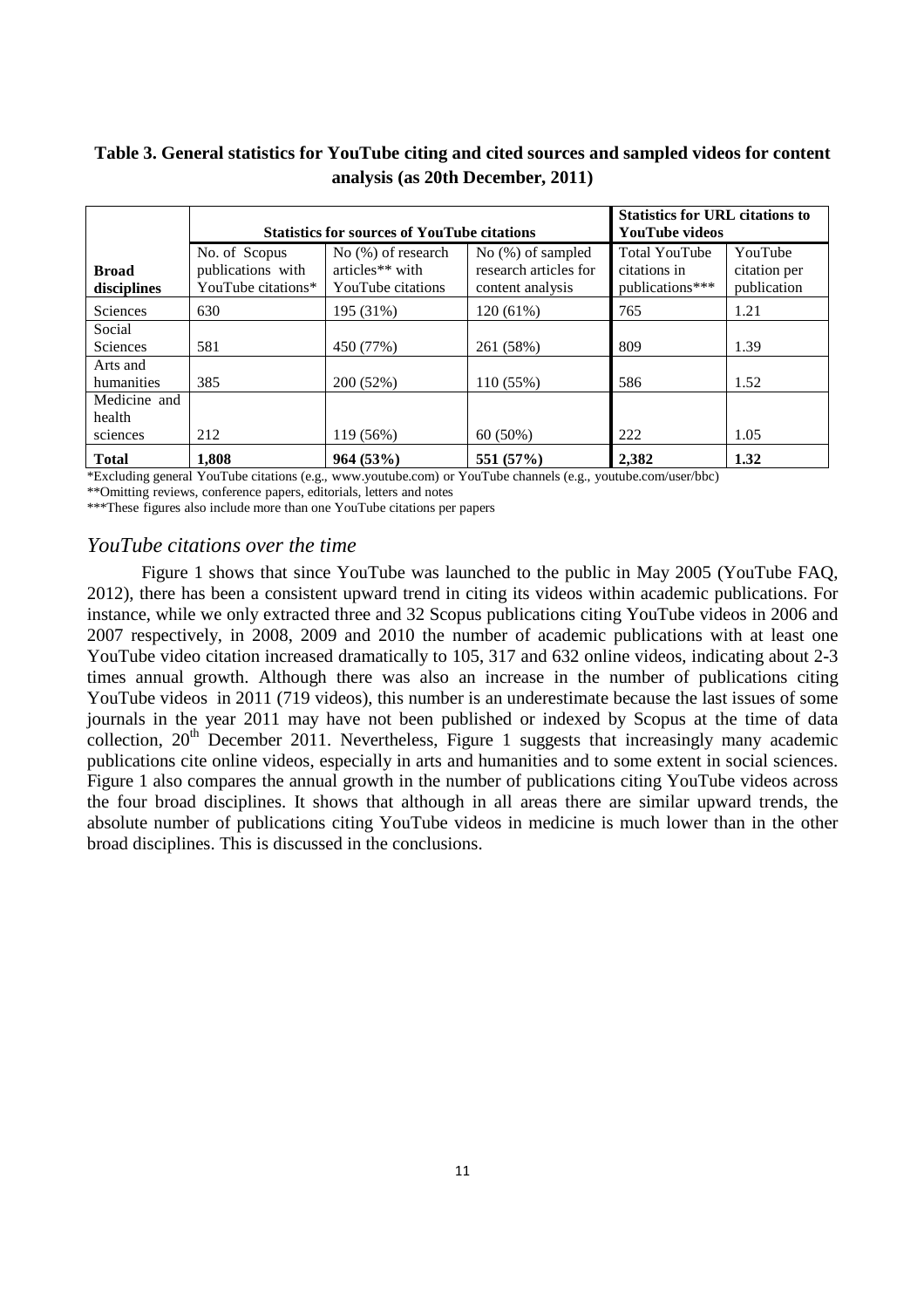

**Figure 1. The number of academic publications citing YouTube videos over the years in four broad disciplines.** 

### *Publication Types*

In the four broad disciplines the dominant types of sources citing YouTube videos were journal articles (53%), conference papers (24%), reviews (12%), and other types of publications (11%) including editorials, letters, notes and short surveys. However, there were huge differences between types of sources citing YouTube videos across the broad disciplines (Figure 2). For instance, in social sciences the majority (77%) of citations to YouTube videos were from journal articles. In contrast, in the sciences conference papers (63%) were the most common type of citing sources, particularly for computer science (e.g., proceedings of IEEE or ACM) in which authors have more dependency on conference papers than journal publications (see Bar-Ilan, 2010; Moed & Visser, 2007).

Figure 2 also shows that in addition to journal articles in the arts and humanities (52%) and medicine and health sciences (56%), there are relatively many YouTube citations from review papers (30% and 20% respectively). The results show that YouTube videos can be cited in different types of publications.



**Figure 2. Types of document citing YouTube videos in the four broad subject areas.**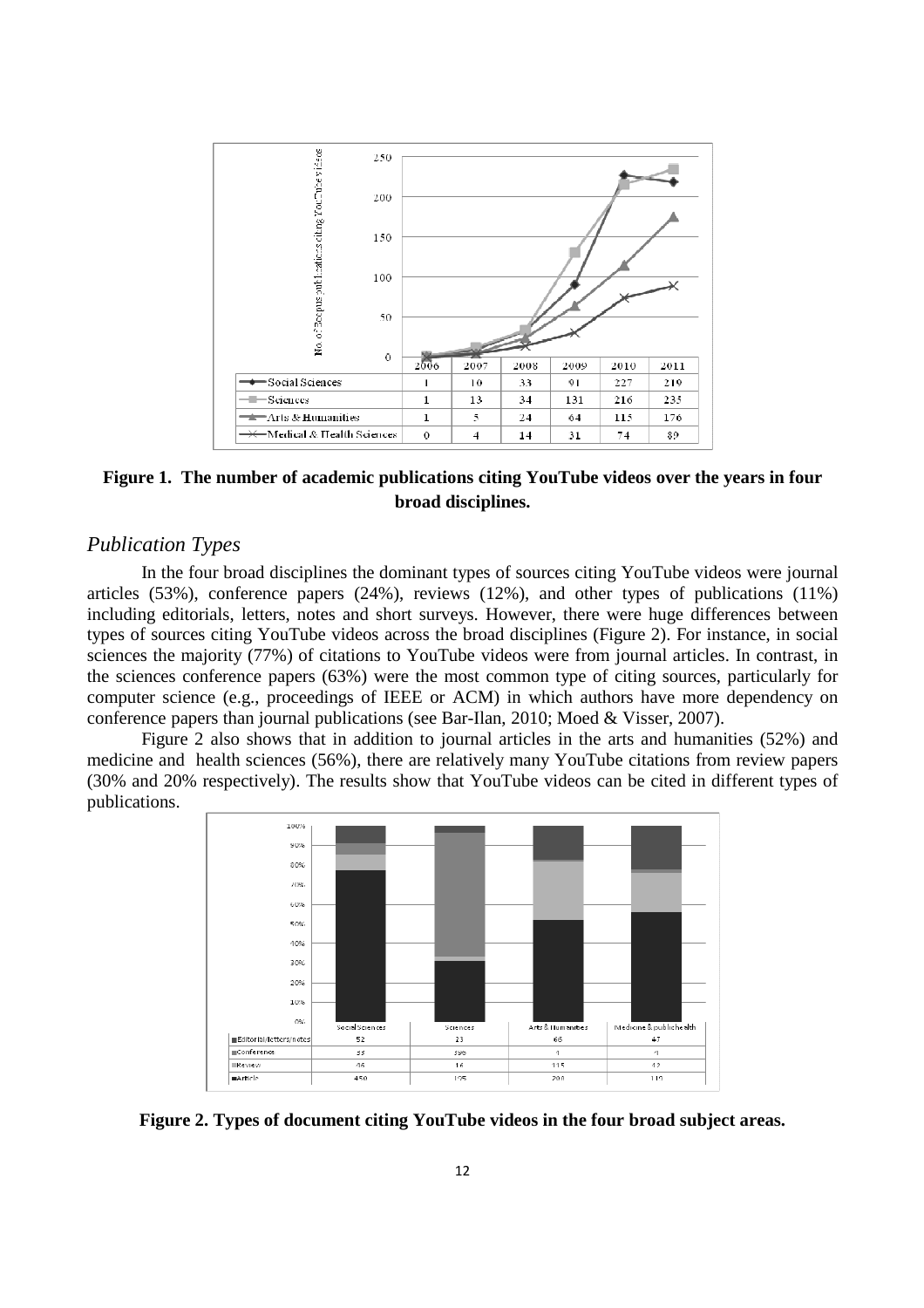### *Normalised comparison of YouTube citations*

Table 3 reports the absolute numbers of citations to YouTube videos in the four broad subject areas. However, it does not disclose the proportion of cited YouTube videos per publication in each broad area. For this reason, ratios were calculated by dividing the number of citing sources as well as citations to YouTube videos by the total number of Scopus publications in each broad area from 2006 to December 2011. We selected the above years for Scopus publications because YouTube launched in May 2005 (YouTube FAQ, 2012) and we didn't find any citations to YouTube videos in Scopus publications before 2006.

Most importantly, the sixth column of Table 4 shows that the proportion of documents with at least one YouTube citation is much higher in the arts and humanities (0.3%) and social sciences (0.2%) than in the sciences (0.01%) and medicine and health sciences (0.006%). Hence, it seems that in social sciences and arts and humanities online videos are more commonly used in research communication than in science, and medicine and health sciences.

|                                 |                    | Total number of articles and percentage citing YouTube Videos |                    |                                  |                    |  |  |  |  |  |  |  |
|---------------------------------|--------------------|---------------------------------------------------------------|--------------------|----------------------------------|--------------------|--|--|--|--|--|--|--|
|                                 |                    |                                                               | Conference         | Other -<br>notes.<br>editorials. |                    |  |  |  |  |  |  |  |
|                                 | Articles           | Reviews                                                       | papers             | letters $(\%$                    | Total              |  |  |  |  |  |  |  |
|                                 | (% citing)         | $%$ citing                                                    | (% citing)         | citing                           | (% citing)         |  |  |  |  |  |  |  |
| Subject area                    | YouTube)           | YouTube)                                                      | YouTube)           | YouTube)                         | YouTube)           |  |  |  |  |  |  |  |
| Sciences                        | 195<br>$(0.005\%)$ | 16<br>$(0.012\%)$                                             | 396<br>$(0.021\%)$ | 23<br>$(0.011\%)$                | 630<br>$(0.010\%)$ |  |  |  |  |  |  |  |
| Social sciences                 | 450<br>$(0.163\%)$ | 46<br>$(0.124\%)$                                             | 33<br>$(0.200\%)$  | 52<br>$(0.149\%)$                | 581<br>(0.159%)    |  |  |  |  |  |  |  |
| Arts and<br>humanities          | 200<br>(0.377%)    | 115<br>(0.317%)                                               | 4(0.158%)          | 66 (0.277%)                      | 385<br>$(0.333\%)$ |  |  |  |  |  |  |  |
| Medicine and<br>health sciences | 119<br>$(0.005\%)$ | 42 (0.010%)                                                   | 4(0.005%)          | 47 (0.008%)                      | 212<br>$(0.006\%)$ |  |  |  |  |  |  |  |
| Total                           | 964<br>$(0.014\%)$ | 219<br>$(0.035\%)$                                            | 437<br>$(0.022\%)$ | 188<br>$(0.022\% )$              | 1808<br>(0.018%)   |  |  |  |  |  |  |  |

**Table 4. Citations to YouTube videos in publications indexed by Scopus (2006-Dec. 2011)** 

### *Scholarly contents of cited YouTube videos*

The overall results of the content analysis of the 551 sampled YouTube videos cited by research articles indexed by Scopus showed that 31% (172) were natural or formal science videos whereas 32% (174) had art, culture and history themes (e.g., music, dance, theatre and movie parts) and 37% (205) had contents related to the social sciences (e.g., news and politics). However, there were huge disciplinary differences across subject areas. Figure 3 gives an overview of types of YouTube videos cited by research papers in the sample across the four subject areas. Most importantly, it shows that in sciences and medicine and health sciences about 78% and 77% of the cited videos had scientific themes, respectively, including demonstrations of a natural or formal science phenomena, natural or formal science documentaries, natural or formal science education or hobby videos and natural or formal science academic lectures (see methods and below for more details), while in arts and humanities only 1% and in social sciences 12% of the cited videos had scientific contents. One possible explanation for finding relatively many scientific videos in the social sciences is that there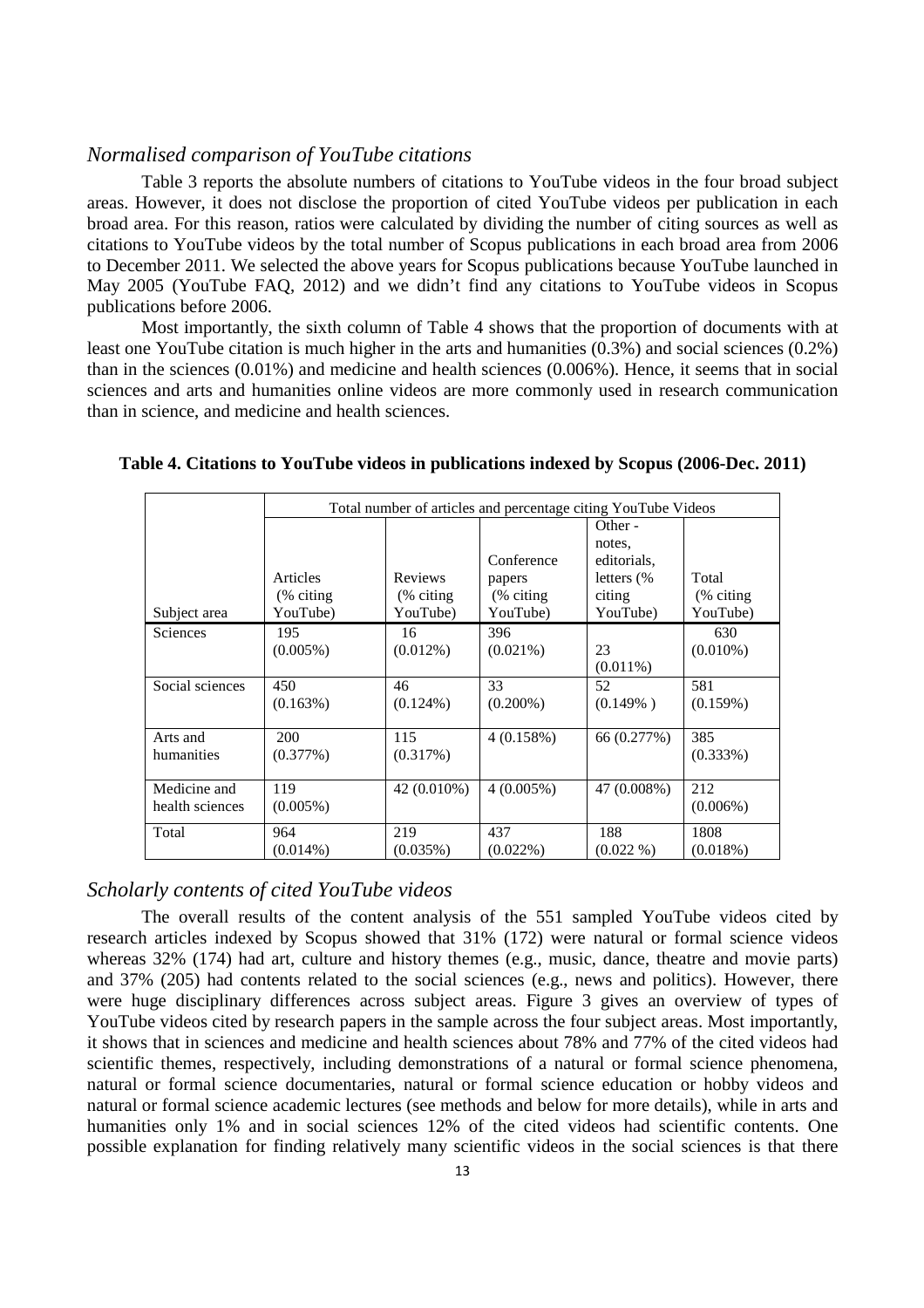were many science education videos from multidisciplinary education journals (9.2%), such as the *Journal of Chemical Education* and *Physics Education,* which were indexed in the social sciences by Scopus.

Figure 3 also shows that in arts and humanities 80% of videos had artistic themes. As also shown in Figure 3, 63% of the cited videos in the reference lists of social science journal articles were classified in the social science broad category.



**Figure 3. Overview of the different broad disciplinary types of YouTube videos cited by research papers in the four broad disciplinary areas.** 

 Appendix D give more details about the percentages of cited YouTube videos based on the 16 sub-classes used for the content analysis of the videos. In science, most cited videos (51%) had directly scientific contents, especially based upon demonstrating real-time laboratory experiments in physics (e.g., electric charge sniffer, ID: vAQ64Sv4iqY), chemistry (palladium (Pd) nanoparticles, ID: iEcbHSGHATw), biology (sexual behaviour of insects Themira + Nemopoda, ID: Z1eWftJrU2M). Most importantly, we found many real-time laboratory experiments in computer science, such as for robotics (e.g., Sonys robot, Qrio, ID: 9fBIRitTROE) and intelligent and control systems (e.g., CyberC3 intelligent vehicles, ID: 868WDdPRzLI).

Although in medicine and health sciences we also found many scientific videos (about 17%), for instance real-time endoscopic surgery (ID: 02EC7rMoSuo), most videos cited by research articles were documentaries with public health themes (35%) such as documentaries about autism (ID: JnylM1hI2jc) and viral diseases (ID: nCJdws9CnUw). Educational videos seem to be significant for medical education (15%) such as instructions for shoulder examinations (ID: RsTObF8W9Ds) or using a specific medical device, such as ultrasound for lung comets (ID: 7y\_hUFBHStM). In both natural and formal sciences and medicine and health sciences, 10% of the cited videos were natural or formal science lectures, speeches and talks by academics in conferences, seminars, and other academic meetings. Perhaps these academic lectures were cited because the contents were never published elsewhere or it was more convenient for the researcher to access the live speeches and talks through YouTube searches.

Performing arts (27%) including music, dance and theatre and arts and historical documentaries (16%) were two most common themes of cited videos in arts and humanities. Arts and humanities lectures and talks (12%), movies & animations (10%), comedies (7%) and finally public TV shows (6%) were other themes of videos cited by arts and humanities journal articles, suggesting that in this subject area wide types of artistic, media and entertainment outputs can also be valuable for research communication.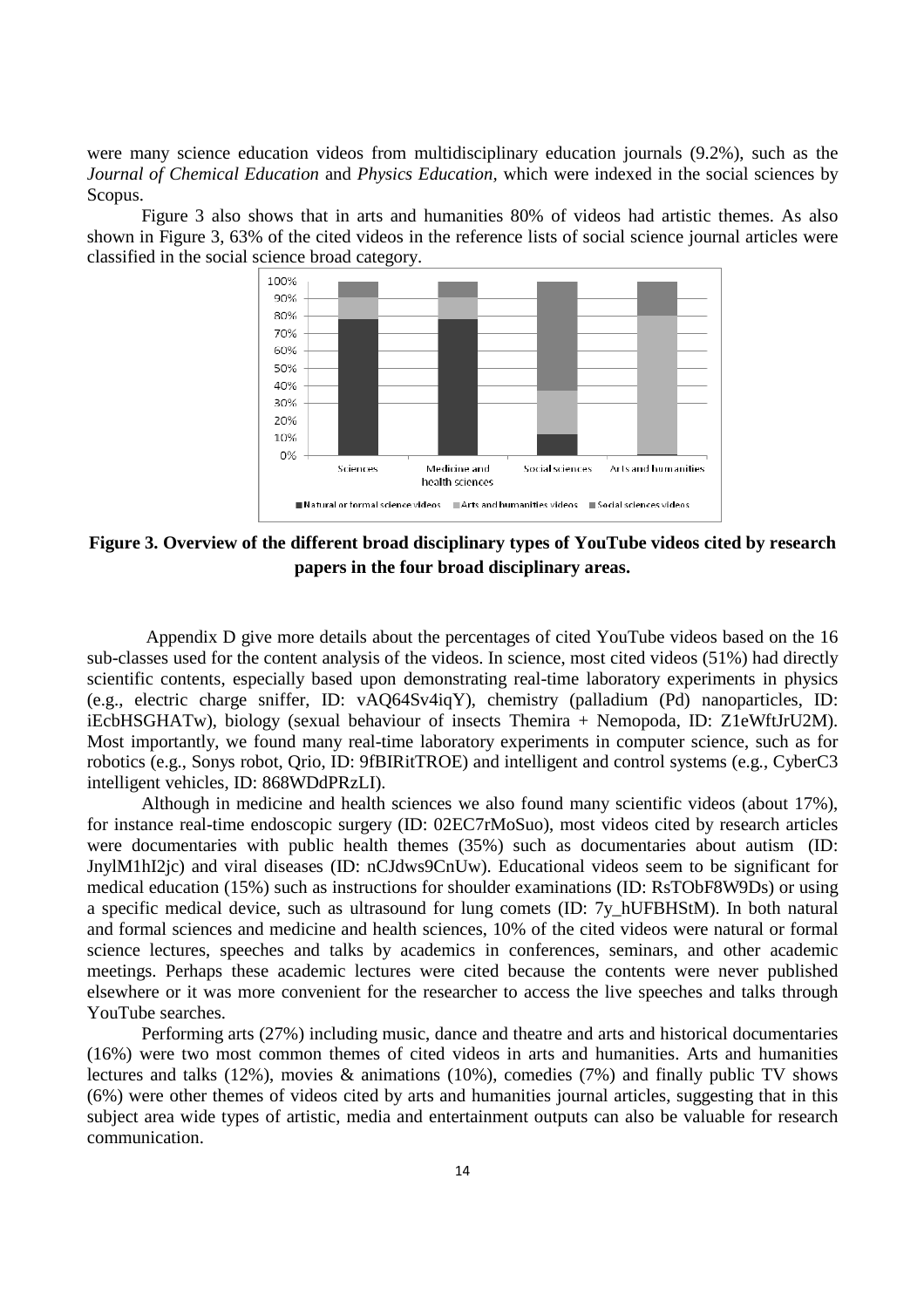In the social sciences, the most common types of cited videos were speeches by politicians and activists (21%), news reports (20%) and documentaries with social, political or journalism themes (10%) (see methods). Many of the news related cited videos were broadcast by national or international news agencies, such as BBC, CNN, and NBC. A wide range of subject areas in the social sciences cited this type of video, from sociology (in *Sociological Research Online*, ID: UaQMK72FYXs) and communication and media studies (in *Communication Studies*, ID: 9SDHxaYhqAo) to law (in *Louisiana Law Review*, ID: NmQW6xLECUU) and psychology (in *Journal of Black Psychology*, ID: NTixCXmrezY). The results also showed that about 9% of the cited videos in social sciences were advertising videos (e.g., ID: KKQUZPqDZb0), which were commonly cited by marketing and business or law journals (e.g., *International Journal of Advertising*, *Buffalo Law Review*).

# *Interdisciplinary uses of online videos*

In several cases we found interdisciplinary citations of YouTube videos, such as non-scientific videos being cited by scientific publications. Even art and entertainment videos are sometimes used for scientific discussions in the sciences or medicine and hence cross traditional boundaries between established academic areas. Some journal articles published in the hard sciences and medicine and health sciences cited non-scientific videos, such as music, parts of comedy films, commercials and public TV shows. For instance, an opera sung by 'Roberto Alagna' (ID: f6urNGBR95w) has been cited by a paper about the acoustics research published in the *Journal of the Acoustical Society of America*, a music video by 'Radiohead' with 3D plotting technologies (ID: 8nTFjVm9sTQ) has been cited in an optics engineering research in *Optics and Lasers in Engineering*. In rare cases, the same interdisciplinary use of videos can be seen for medicine and health sciences. For instance, a dance performance video (ID: B87kwTqf7lw) has been cited in an article about using music and dance for helping Parkinson's disease published in the *Clinical Nurse Specialist* and part of a drama in a hospital (ID: QmX5IQmMt3U) has been cited in an article about family medicine and music and a comedy video (ID: aX7jme2b0N0) was cited in a paper about medical education.

In social sciences and arts and humanities we also found several cases of interdisciplinary use of YouTube videos in research. For instance, a real-time demonstration of robot capable of 'autonomously folding a pile of towels' (ID: gy5g33S0Gzo) was cited by research paper published in the *Yale Law Journal* about standards of patentability, a video of a 2-D monitor for the remote browsing of scanned books and manuscripts (BSB Explorer, ID: qmMMMVnNxLI) was used by a library science paper, a science lecture about climate change and earth system modelling (ID: 8wX1rLqRfNc) was cited by *Historical Records of Australian Science*, and the "lady gaga – Love Game" music video (ID: 1mB0tP1I-14) was cited in a sexology investigation. Moreover, talks by nonacademics can be cited for different reasons. For instance, an Obama press conference (ID: p4EKY7rCF\_c) was cited by the *Quarterly Journal of Speech* from the perspective of discussing ways of speaking and delivering a public address*.* Hence, videos can potentially be used by academics in completely different contexts to those imagined by their creators. To give another example, a news montage comedy video (Alice in Oblivion, ID: DypZ7UFvNnk) was cited in a criminology context (Sheptycki, 2009, p. 331).

#### *Limitations*

Although this study seems to be the first attempt to assess how YouTube videos are cited in academic publications and to understand the value of online videos in scholarly communication across broad fields, we did not assess the motivations for citing videos in the context of the scientific literature. Thus, a more qualitative study is needed to understand how online videos are used in research communication. For instance, we classified the advertising video "dove evolution"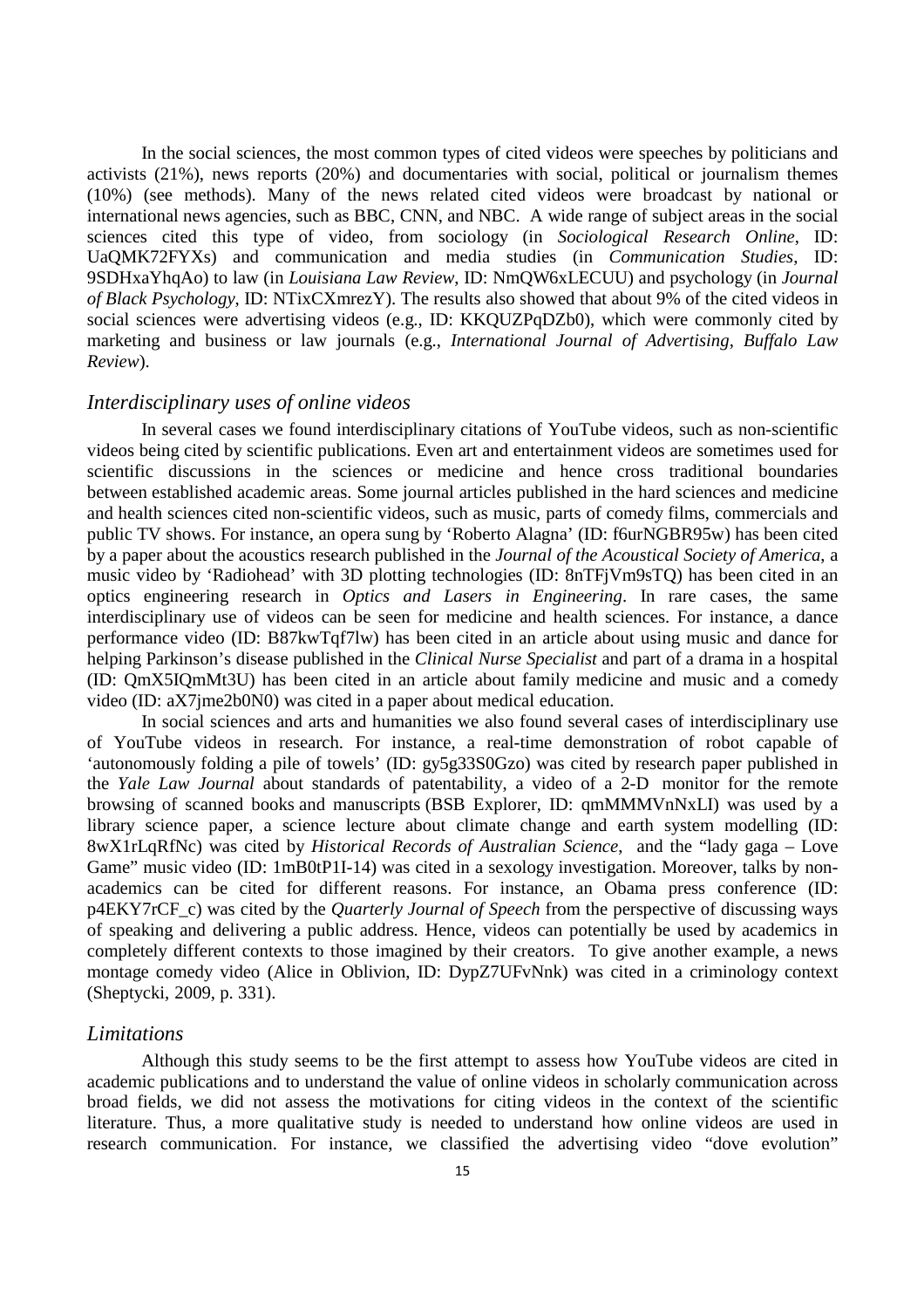(iYhCn0jf46U) as non-scientific, but are not presenting an analysis of why it was cited by a research paper (Southgate, Westoby & Page, 2010, p. 362) published in the *International Journal of Advertising*  to support a scholarly discussion about viewing TV advertisements online.

Another practical limitation was the complex and subjective issue of coding video contents. We discussed the coding system after the initial classification process and modified it several times to get general agreement. For instance, we first merged TV shows and news related videos into one class but subsequently split them into two sub-classes because TV shows are more related to arts and humanities whereas the news is more associated with the social sciences (e.g., political science and journalism). Furthermore, some scientific demonstrations can also be used for academic education and in rare cases it was difficult to recognise whether they were created for a scientific demonstrations, entertainment or teaching. We also separated out speeches by academics and non-academics, including arts or humanities speeches and political speeches, based on the descriptive information below each video (e.g., conference name, seminar, university, academic position of speaker), audio information (e.g., introducing of speakers) or visual information in the videos (e.g., university logo or banners in the video shot) in order to identify the audiences of speakers. However, there is no reason why a nonacademic talk (e.g., a chef, ID: O3AqE0YV4K0) should not be used for scholarly reasons by researchers.

Finally, the method used in this paper to identify YouTube citations underestimates their number because videos could be cited without URLs, such as by name or with URLs in footnotes or embedded in the article text rather than in reference lists, and because URLs with errors in were ignored.

# **Discussion and Conclusions**

**Temporal trends in citations to YouTube videos:** In answer to the first research question, we found a steady upward growth in citing online videos within academic publications since YouTube launched in 2005 in nearly all broad fields from 3 and 32 Scopus publications citing YouTube videos in 2006 and 2007 respectively, to 719 video in 2011, indicating that the academic use of YouTube videos is increasing in scientific publications. It is not clear, however, whether more scientific or scholarlyrelated video contents are being increasingly uploaded online or whether authors are increasingly willing to cite YouTube videos. The general trend since 2008 is approximately linear rather than exponential, with the increase in the total number of YouTube citations being 226, 328 and 270 in 2009, 2010 and 2011 respectively (using updated figures from April 2012). Assuming a sigmoid shape for the growth, the increase in YouTube citations seems likely to start to slow down soon, before perhaps even tailing off at a stable value.

**Common types of YouTube videos cited by articles:** In answer to the second research question, the content analysis of the sampled YouTube videos cited by research articles showed that in science, and medicine and health sciences the majority of the cited videos (about 78% and 77% respectively) had a direct scientific theme. However, art, culture and history videos (about 80%) in the arts and humanities and news contents, advertisements, social documentaries and talks by politicians (63%) in the social sciences were also commonly cited.

**Disciplinary differences in citing online videos:** In answer to the third research question, the results showed significant broad disciplinary differences in citing online videos. Most importantly, half of the cited videos in the sciences were real-time demonstrations of a particular scientific phenomenon, object or lab experiment in subjects such as computing, physics, chemistry, and biology. In medicine and health sciences, one-third of the cited videos were documentaries with medical or public health themes. In contrast, in arts and humanities hardly any videos had a directly scientific theme (1%) and almost half of the cited videos (45%) were related to visual and performing arts (37%) including music, dance, theatre, movie parts, and comedies suggesting that online videos are valuable in some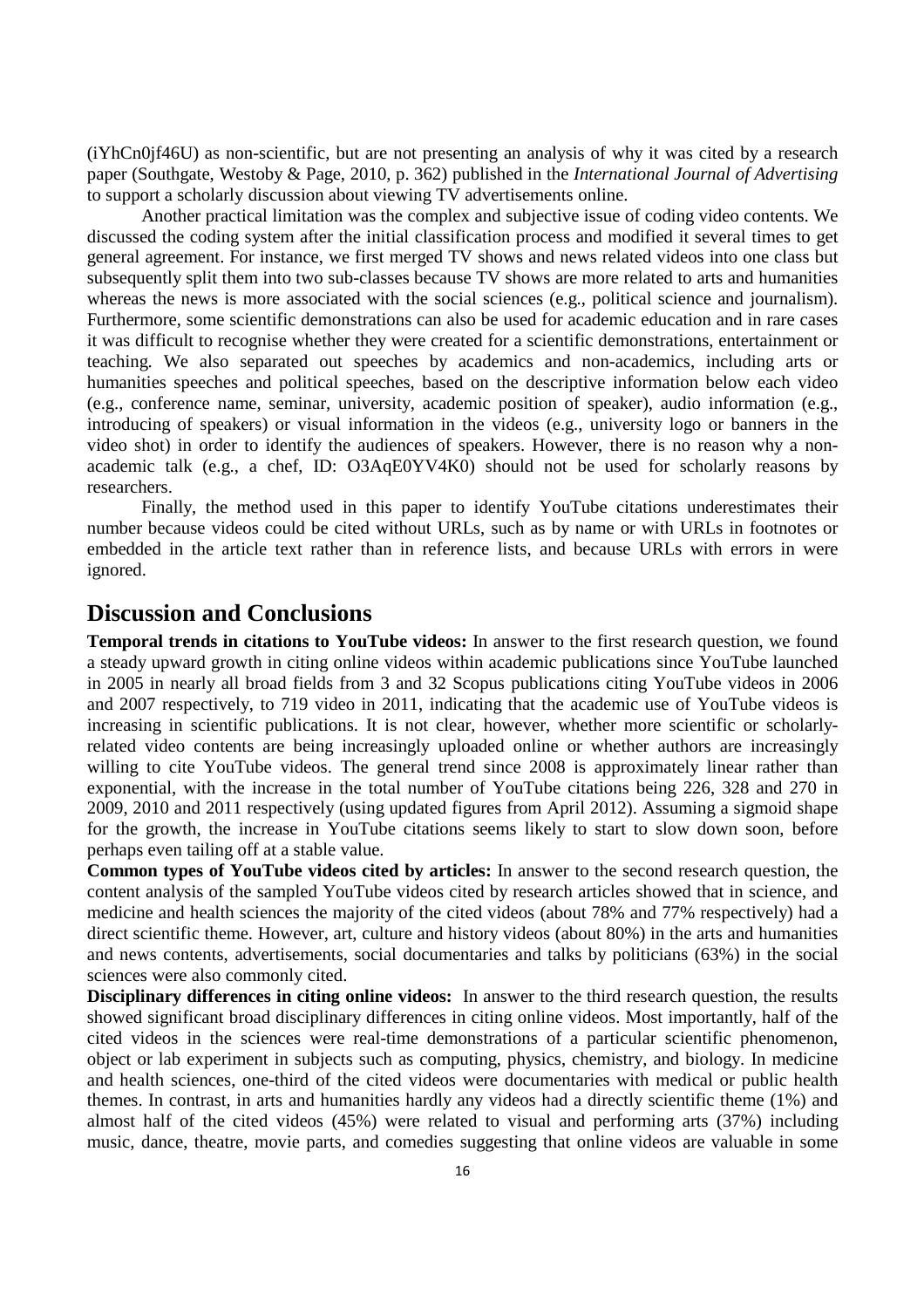arts and humanities fields where human movement and performances are important and perhaps difficult to fully describe in text. In the social sciences, about 40% of the cited videos related to politics (e.g., news reports and talks by politicians) perhaps because they can potentially be an object of study in political science and world studies and many political videos can be easily accessed through YouTube.

One unexpected feature of YouTube is its potential for interdisciplinary citations. For instance, music, dance, and movie extracts may be cited by research papers in hard sciences for scientific reasons. Further qualitative investigations into motivations for citing YouTube videos to may give a better understanding of the importance of this aspect of YouTube use. For example, a contextual analysis of citations to YouTube videos in full-text publications could reveal in more detail how YouTube videos are used across disciplines to support scholarly arguments.

Two drawbacks of YouTube citations are that they take time to make and article readers may not value them because they are not peer reviewed. Future research could perhaps explore these two issues through a cost-benefit analysis and a study of reader or referee perceptions of YouTube citations.

Finally, in terms of the overall influence of YouTube on academic publications, it seems that YouTube videos are being used by a small but increasing number of researchers to support discussions. However, it is not known whether this is because more videos are available online or because scholars are more willing to use online videos for research communication. This particularly occurs in the arts and humanities (0.3% of articles cite YouTube videos) and social sciences (0.2% of articles cite YouTube videos). These citations seem to give academics two different types of advantage. They can take advantage of video to better *describe* their research, for instance by filming a performance (typically moving images with music or dialog, sometimes essentially just music) or experiment (typically moving images with an audio explanation). Alternatively, researchers can better *support* their arguments by drawing upon previously ephemeral or hard to access sources of evidence, such as videos of real-life events (often primarily video) or others' talks (essentially audio). In both cases, academics are using online multimedia to extend their ability to communicate their arguments or findings through YouTube citations, although readers should perhaps take a more critical attitude towards YouTube sources than towards peer-reviewed sources. Hence, it seems that YouTube is genuinely enhancing scholarly communication, albeit in a minority of cases and mainly in the social sciences, arts and humanities, and that wider groups of scholars would be advised to consider whether YouTube can enhance their publications too. Whilst some scholars would have no need of multimedia to support their papers, others may not use it because of the lack of peer review, unaware that it has become acceptable in some scholarly areas.

## **Acknowledgements**

This research is part of the FP7 EU-funded project ACUMEN on assessing Web indicators in research evaluation. Thank you to the referees for their helpful suggestions, including a title change.

# **References**

Alexa Top 500 Sites (2012). Retrieved January 3, 2012, from http://www.alexa.com/topsites

- Andéén-Papadopoulos, K. (2009). US soldiers imaging the Iraq war on YouTube. *Popular Communication*, 7 (1), 17-27.
- Ball, R., & Tunger, D. (2006). Science indicators revisited Science Citation Index versus SCOPUS: A bibliometric comparison of both citation databases. *Information Services & Use*, 26 (4), 293-301.
- Bar-Ilan, J, (2010). Web of Science with the Conference Proceedings Citation Indexes: The case of computer science. *Scientometrics*, 83(3), 809-824.
- Barjak, F. (2006). The role of the Internet in informal scholarly communication. *Journal of the American Society for Information Science and Technology*, 57(10), 1350–1367.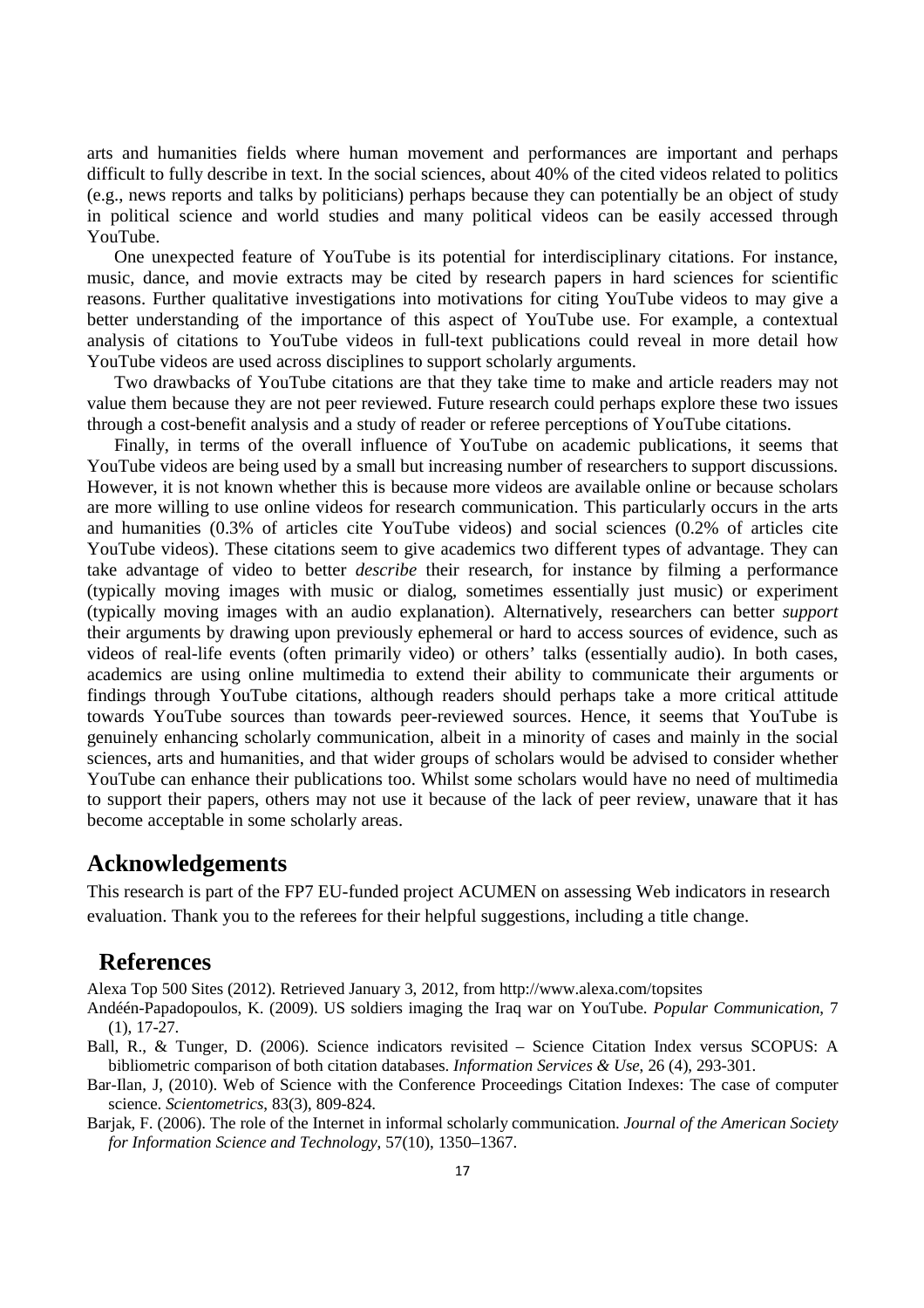- Borgman, C., & Furner, J. (2002). Scholarly communication and bibliometrics. *Annual Review of Information Science and Technology*, 36, Medford, NJ: Information Today Inc., pp. 3-72. Retrieved January 12, 2012 from http://www.infotoday.com/books/asist/arist36/sample.pdf
- Briones, R., Nan, X., Madden, K., & Waks, L. (2011, in press). When vaccines go viral: An analysis of HPV vaccine coverage on YouTube. *Health Communication*.
- Brook, J. (2011). The affordances of YouTube for language learning and teaching. *Hawaii Pacific University TESOL Working Paper Series* 9(1, 2), 37-56.
- Burden, A., & Parker, E. (2008). Using YouTube<sup>™</sup> to deliver instructional videos in Exercise and Sport Science. *Learning and Teaching in Action*, 7(1), 27-29.
- Burke, S., & Snyder, S. (2008). YouTube: An innovative learning resource for college health education courses. *International Electronic Journal of Health Education*, 11, 39-46.
- Burke, S., Snyder, S., & Rager, R. (2009). An assessment of faculty usage of YouTube as a teaching resource. *The Internet Journal of Allied Health Sciences* and Practice, Retrieved Jan 7, 2012 from http://ijahsp.nova.edu/articles/Vol7Num1/pdf/Burke.pdf
- Carlisle, M. (2010). Using YouTube to enhance student class preparation in an introductory Java course, 41st *ACM Technical Symposium on Computer Science Education*, Milwaukee, 10-13 March2 010, 470-474. Retrieved January 8, 2012 from http://www.usafa.edu/df/dfe/dfer/centers/accr/docs/carlisle2010b.pdf
- Cayar, C. (2011). The YouTube effect: How YouTube has provided new ways to consume, create, and share music. *International Journal of Education & the Arts*, 12(6). Retrieved January 8, 2012 from http://www.ijea.org/v12n6/.
- Cheng, X., Liu, J., & Dale, C. (in press). Understanding the characteristics of internet short video sharing: A YouTube-based measurement study. *IEEE Transactions on Multimedia*.
- Church, S. (2008). *A content analyses of presidential candidates' video clips on YouTube*. Master thesis, Department of Communication of Southern Utah University, pp. 80. Retrieved February 8, 2012, from www.suu.edu/hss/comm/masters/Capstone/Thesis/Church.pdf
- Clifton, A., & Mann, C. (2011). Can YouTube enhance student nurse learning? Nurse Education Today, 31(4), 311-313.
- Conway, M., & McInerney, L. (2008). Jihadi video and auto-radicalisation: Evidence from an exploratory YouTube study. In D. Ortiz-Arroyo, H. Larsen, D. Zeng, D. Hicks, and G. Wagner, editors. *Intelligence and Security Informatics*, 5376, 108-118. Retrieved January 8, 2012 from http://doras.dcu.ie/2253/2/youtube\_2008.pdf
- Fat, M., Doja, A., Barrowman. N., & Sell, E. (2011). YouTube videos as a teaching tool and patient resource for infantile spasms. *Journal of Child Neurology*, 26(7), 804-9.
- Fernandez, V., Simo, P., Algaba, I., Albareda-Sambola, M., Salan, N., Amante, B., et al. (2011). 'Low-cost educational videos' for engineering students: A new concept based on video streaming and youtube channels. *International Journal of Engineering Education*, 27(3 PART 1), 518-527.
- Franz, K. (2011). Organic Chemistry YouTube Writing Assignment for Large Lecture Classes. *Journal of Chemical Education.* DOI: 10.1021/ed100589h
- Freeman, B., & Chapman, S. (2007). Is "YouTube" telling or selling you something?: Tobacco content on the YouTube video-sharing website, Tobacco Control 16(3), 207–210. Retrieved January 9, 2011, from http://tobaccocontrol.bmj.com/content/16/3/207.full
- Fry, J., & Talja, S. (2007). The intellectual and social organization of academic fields and the shaping of digital resources. *Journal of Information Science*, 33(2), 115-133.
- Gavel Y., & Iselid, L. (2008). Web of Science and Scopus: A journal title overlap study. *Online Information Review,* 32(1), 8-21.
- Gibson, R. K., & McAllister, I. (2011). Do online election campaigns win votes? The 2007 Australian "youtube" election. *Political Communication*, 28(2), 227-244.
- Gooding, L., & Gregory, D. (2001) Descriptive analysis of YouTube music therapy videos. *Journal of Music Therapy*, 48(3), 357-369.
- Cornfield, M. (2009). Game-changers: New technology and the 2008 presidential election. *In The Year of Obama: How Barack Obama Won the White House*, ed. L. J. Sabato, 205–230. New York, NY: Pearson Education.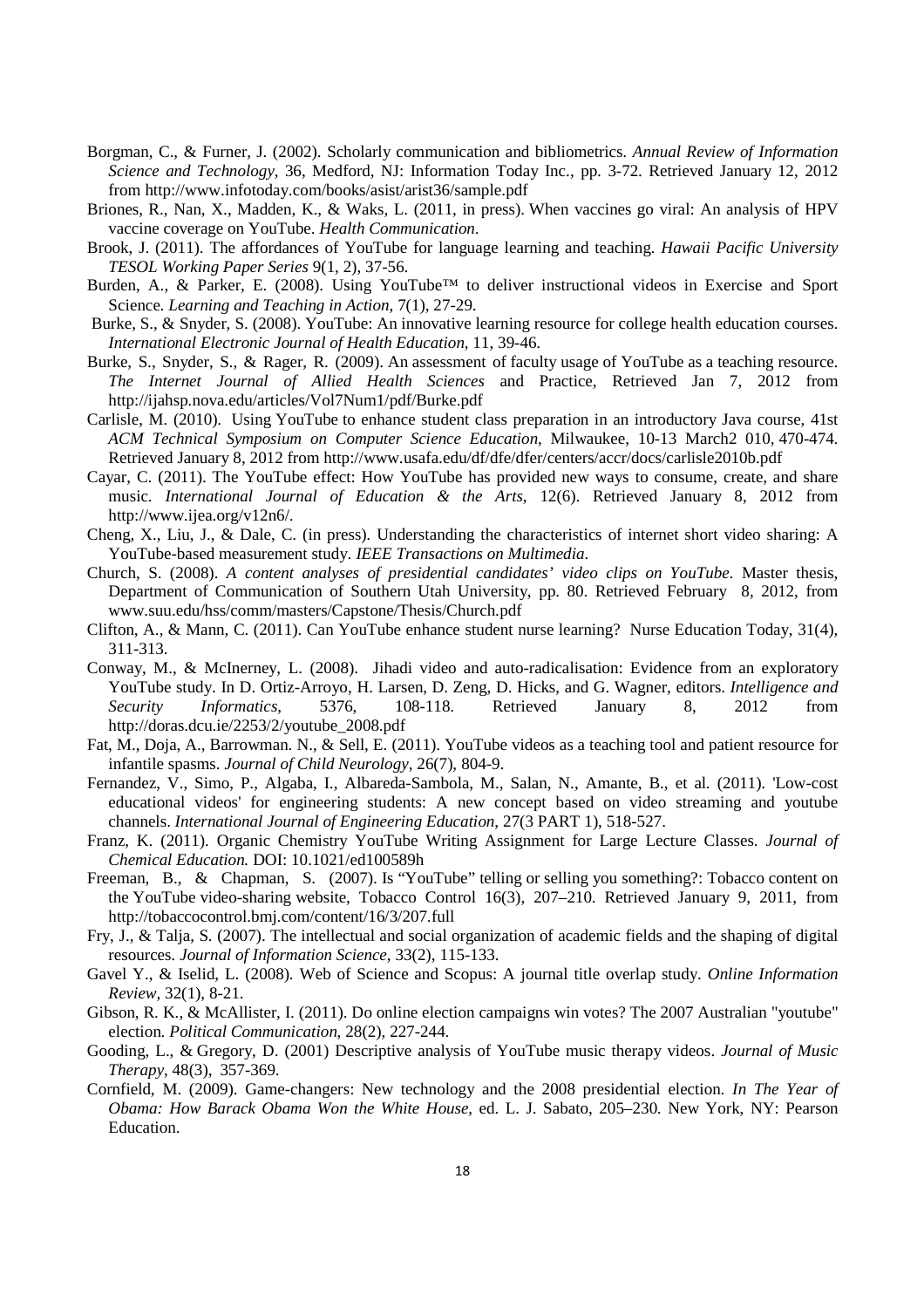- Hoskins, D. (2009). "Do you YouTube?" Using online videos in women's studies courses. *Feminist Collections: A Quarterly of Women's Studies Resources*, 30(2), 15-17.
- Hossler E., & Conroy M. (2008). YouTube as a source of information on tanning bed use. *Archives of Dermatology*, 144(10), 1395-1396.
- Hussin, M., Frazier, S., & Thompson, J. (2011). Fat stigmatization on YouTube: A content analysis. *Body Image*, (8)1, 90-92.
- Garapati, S., & Kaw, A. (2010), Development of Digital Audiovisual Lectures for an Engineering Course: A YouTube Experience, *American Society for Engineering Education - Southeast Section Conference*, p. 1-10.
- Jones, T. & Cuthrell, K. (2011). YouTube: Educational potentials and pitfalls, *Computers in the Schools*, 28(1), 75-85.
- Kaw, A., & Garapati, S. (2011). Development and assessment of digital audiovisual youtube lectures for an engineering course in numerical methods. *Computers in Education Journal*, 21(2), 89-97.
- Keelan, J., Pavri-Garcia, V., Tomlinson, G., & Wilson, K. (2007). YouTube as a source of information on immunization: A content analysis. *Journal of the American Medical Association, 298*(21), 2482-2484
- Kousha, K. & Thelwall, M. (2008). Assessing the impact of disciplinary research on teaching: An automatic analysis of online syllabuses, *Journal of the American Society for Information Science and Technology*, 59(13), 2060-2069.
- Kousha, K., Thelwall, M., & Rezaie, S. (2010). Using the web for research evaluation: The Integrated Online Impact indicator, *Journal of Informetrics*, 4(1), 124-135.
- Knösel, M., Jung K., & Bleckmann, A. (2011).YouTube, dentistry, and dental education. *Journal of Dental Education*, 75(12), 1558-1568.
- Li, X., Thelwall, M., & Giustini, D. (2012). Validating online reference managers for scholarly impact measurement, *Scientometrics, 91(2*), 461-471*.*
- May, A. L. (2010). Who tube? how YouTube's news and politics space is going mainstream. *International Journal of Press/Politics, 15*(4), 499-511.
- McKee, A. (2011). YouTube versus the national film and sound archive: Which is the more useful resource for historians of Australian television? *Television and New Media*, 12(2), 154-173.
- Moed, H. F., & Visser, M. S. (2007). Developing bibliometric indicators of research performance in computer science: An exploratory study. *Research Report to the Council for Physical Sciences of the Netherlands Organisation for Scientific Research (NWO)*, Centre for Science and Technology Studies (CWTS), Leiden University, the Netherlands, pp. 1-101. Retrieved Jan 13, 2012 from http://ict.nwo.nl/files.nsf/pages/NWOA\_78NJ63/\$file/CWTS\_Computer\_Science\_Study.pdf
- Muniandy, B., & Veloo, S. (2011). Managing and utilizing online video clips for teaching English language: Views of TESOL pre service teachers. *2nd International Conference on Education and Management Technology IPCSIT*, vol.13, p. 173-178, Retrieved Jan 7, 2012 from http://www.ipedr.net/vol13/34- T00063.pdf
- Murugiah, K., Vallakati, A., Rajput, K., Sood, A., & Challa, N. (2011). YouTube as a source of information on cardiopulmonary resuscitation. *Resuscitation*, 82(3), 332-334.
- Paek, H., Kim, K., & Hove, T. (2010). Content analysis of antismoking videos on YouTube: message sensation value, message appeals, and their relationships with viewer responses. *Health Education Research*, 25(6),1085-1099.
- Pandey, A., Patni, N., Singh, M., Sood, A., & Singh, G. (2010). YouTube as a source of information on the H1N1 influenza pandemic. *American Journal of Preventive Medicine*, 38 (3), e1-3.
- Pasquali, M. (2007). Video in science. Protocol videos: the implications for research and society. *EMBO reports*, 8(8), 712-716. Retrieved Jan 12, 2012 from http://www.ncbi.nlm.nih.gov/pmc/articles/PMC1978087/pdf/7401037.pdf
- Qureshi, N., & Lowenstein, E. (2011). The role of nutrition in acne pathogenesis: YouTube as a reflection of current popular thought. *Skinmed*, 9(5),279-280.
- Rees, J. (2008). Teaching History with YouTube. *Perspectives on History*, 46(5), Retrieved Jan 9, 2012 from http://www.historians.org/perspectives/issues/2008/0805/0805tec2.cfm
- Ridout, T., Fowler, E., & Branstetter, J. (2010). Political advertising in the 21st century: The rise of the YouTube ad. American Political Science Association 2010 Annual Meeting, August 23, 2010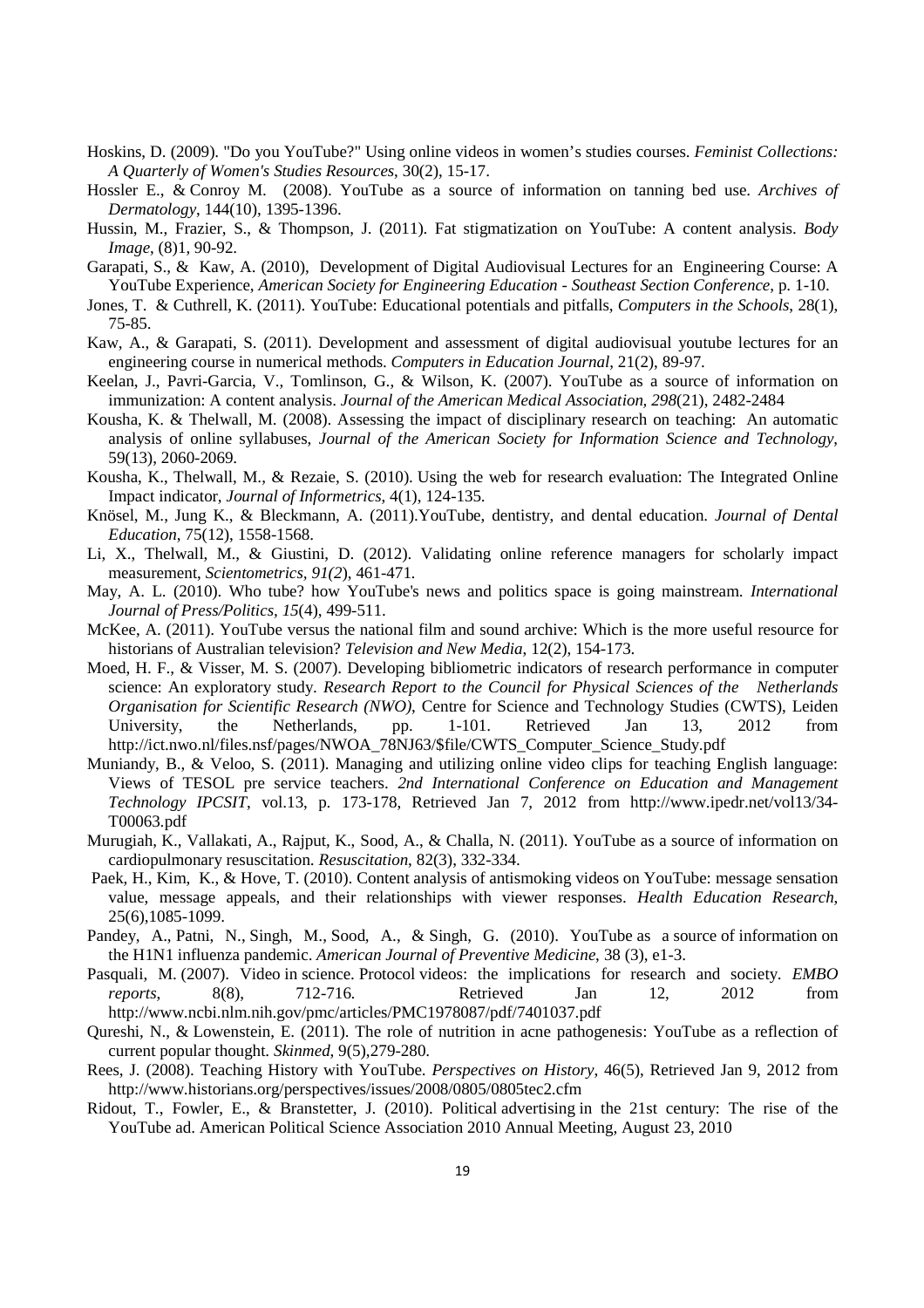- Rutledge, R. (2009). Iraqi insurgents' use of YouTube as a strategic communication tool: An exploratory content analysis. Doctoral dissertation, Florida State University, College of Communication, pp. 157. http://etd.lib.fsu.edu/theses/available/etd-07162009-213030/unrestricted/RutledgeRDissertation2009.pdf
- Scopus Arts & Humanities Coverage (2011). Retrieved February 15, 2012, from http://www.info.sciverse.com/scopus/scopus-in-detail/arts-humanities
- Scopus content coverage guide. Retrieved November 22, 2011, from http://www.info.sciverse.com/scopus/scopus-in-detail/facts
- Sheptycki, J. (2009). Guns, crime and social order: A Canadian perspective. *Criminology and Criminal Justice*, 9(3), 307-336.
- Settle, Q., Telg, R., Irani, T., Baker, L., & et al., (2011). Instructors' social media use and preferences in agriculture classes, *North American Colleges and Teachers of Agriculture Journal*, 52(2), 78-83. Retrieved  $\lambda$  Jan 2012
- fromwww.nactateachers.org/attachments/article/1142/Settle\_JUNE%202011%20NACTA%20Journal-14.pdf Snelson, C., Rice, K., & Wyzard, C. (2012). Research priorities for YouTube and video-sharing technologies: A delphi study. *British Journal of Educational Technology*, 43(1), 119-129.
- Sood, A., Sarangi, S., Pandey, A., & Murugiah, K. (2011). YouTube as a source of information on kidney stone disease. *Urology*, 77(3), 558-562.
- Southgate, D., Westoby, N., & Page, G. (2010). Creative determinants of viral video viewing. *International Journal of Advertising*, 29(3), 349-368.
- Steinberg, P. L., Wason, S., Stern, J. M., Deters, L., Kowal, B., & Seigne, J. (2010). YouTube as source of prostate cancer information, *Urology*, 75 (3), 619-622.
- Tian, Y. (2010): Organ Donation on Web 2.0: Content and Audience Analysis of Organ Donation Videos onYouTube. *Health Communication*, 25(3), 238-246.
- Thelwall, M., Kousha, K., Weller, K. & Puschmann, C. (in press). A content analysis of YouTube videos tweeted by academics. In: Holmberg, K., & Widen-Wulff, G., Social Information Research, Bradford: Emerald.
- Thelwall, M., Sud, P., & Vis, F. (2012). Commenting on YouTube videos: From Guatemalan rock to El Big Bang. *Journal of the American Society for Information Science and Technology*, 63(3), 616–629.
- Waters, R., & Jones, P. (2011). Using video to build an organization's identity and brand: A content analysis of nonprofit organizations' YouTube videos, *Journal of Nonprofit & Public Sector Marketing*, 23(3), 248-268.
- Yoo, J. H., & Kim, J. (2011). Obesity in the new media: A content analysis of obesity videos on YouTube. *Health Communication*, 1-12. DOI:10.1080/10410236.2011.569003
- YouTube Charts (2011). Retrieved December 28, 2011 from http://www.youtube.com/charts/videos\_views?t=a YouTube FAQ, 2012, Retrieved Jan 2, 2012 from http://www.youtube.com/t/faq
- YouTube Statistics, 2012, Retrieved March 4, 2012 from http://www.youtube.com/t/press\_statistics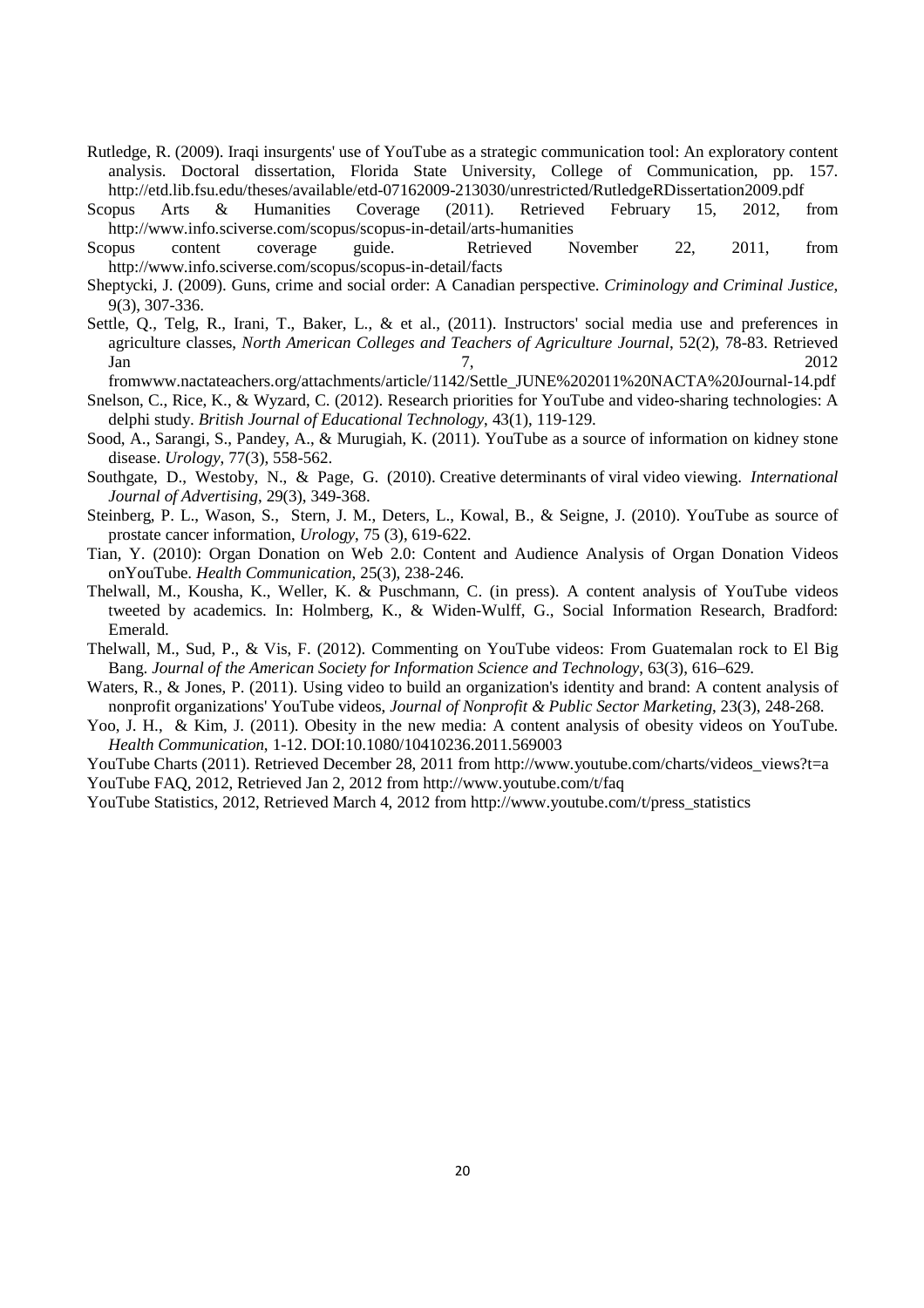|                  |                        | <b>Citing Journal Article</b>                                                                                             | <b>Cited YouTube video</b>                                            |                                                                   |                             |  |
|------------------|------------------------|---------------------------------------------------------------------------------------------------------------------------|-----------------------------------------------------------------------|-------------------------------------------------------------------|-----------------------------|--|
|                  | <b>First</b><br>Author | <b>Title</b>                                                                                                              | <b>Source / Publication year</b>                                      | Video title                                                       | YouTube ID/<br><b>Views</b> |  |
|                  | Colon M.J.             | Completely intracorporeal retraction of the gallbladder for<br>laparoendoscopic single site (LESS) surgery                | Surgical Laparoscopy, Endoscopy and<br>Percutaneous Techniques / 2001 | 9388GS Single Incision Sleeve<br>Gastrectomy Using a              | aN Oi5hTmVg<br>3,013        |  |
| Scientific demo. | Cleary P.A.            | On the stability of a bicycle on rollers                                                                                  | European Journal of Physics / 2011                                    | Sad first time on Rollers                                         | E2tF0tK7P s<br>585,266      |  |
|                  | Puniamoorthy<br>N.     | Bending for love: Losses and gains of sexual dimorphisms<br>are strictly correlated with changes in the mounting position | BMC Evolutionary Biology / 2008                                       | Themira + Nemopoda                                                | Z1eWftJrU2M<br>121          |  |
|                  | Dickey T.              | Shedding new light on light in the ocean                                                                                  | Physics Today / 2011                                                  | Radiance in a Dynamic Ocean                                       | vym7TQBc-TE<br>233          |  |
| documentary      | Abarshi M.             | Optimization of diagnostic RT-PCR protocols and sampling<br>procedures for the reliable and cost-effective detection      | Journal of Virological Methods / 2010                                 | Cassava Brown Streak Virus                                        | nCJdws9CnUw<br>1,215        |  |
| $S\ddot{\alpha}$ | Hedo J.M.              | Computer model for numerical simulation of emergency<br>evacuation of transport aeroplanes                                | <b>Aeronautical Journal</b>                                           | <b>A380 EMERGENCY</b><br><b>EVACUATION TEST</b>                   | XIaovi1JWyY<br>118,023      |  |
|                  | Marra N.               | Evolution of the air toxics under the big sky program                                                                     | Journal of Chemical Education / 2011                                  | $dt$ 8530 ch 1 intro                                              | xi8xdqJWviM<br>140          |  |
| education        | Van Den<br>Bosch S.    | Erythromycin to promote bedside placement of a self-<br>propelled nasojejunal feeding tube in non-critically ill          | Nutrition in Clinical Practice / 2011                                 | Bengmark Naso-Intestinal tube                                     | HUv13Xy0GwE<br>4.900        |  |
| Sci.             | Kempson D.             | Family caregiver provided massage for rural-dwelling<br>chronically Ill persons                                           | Home Health Care Management and<br>Practice / 2009                    | Foot Massage Lesson by Health-<br>Choices Holistic Massage School | vyi7i2CmIkk<br>236,836      |  |
|                  | Limoncelli<br>T.A.     | Successful strategies for IPV6 rollouts, really                                                                           | Communications of the ACM / 2011                                      | Google IPv6 Conference 2008:<br>IPv6, Nokia, and Google           | o5RbyK0m5OY<br>16.138       |  |
| academic         | Silva E.               | Accreditation and you                                                                                                     | JACR Journal of the American College<br>of Radiology                  | <b>CMS/MIPPA</b> Accreditation<br>Mandates for 2012               | 9f46Akv-78I<br>289          |  |
| Sci              | Livesey G.             | More on mice and men: Fructose could put brakes on a<br>vicious cycle leading to obesity in humans                        | Journal of the American Dietetic<br>Association, 2011                 | Sugar: The Bitter Truth                                           | dBnniua6-oM<br>1,841,505    |  |

Appendix A. Examples of natural or formal science videos (including medicine and health sciences) cited by articles indexed by Scopus.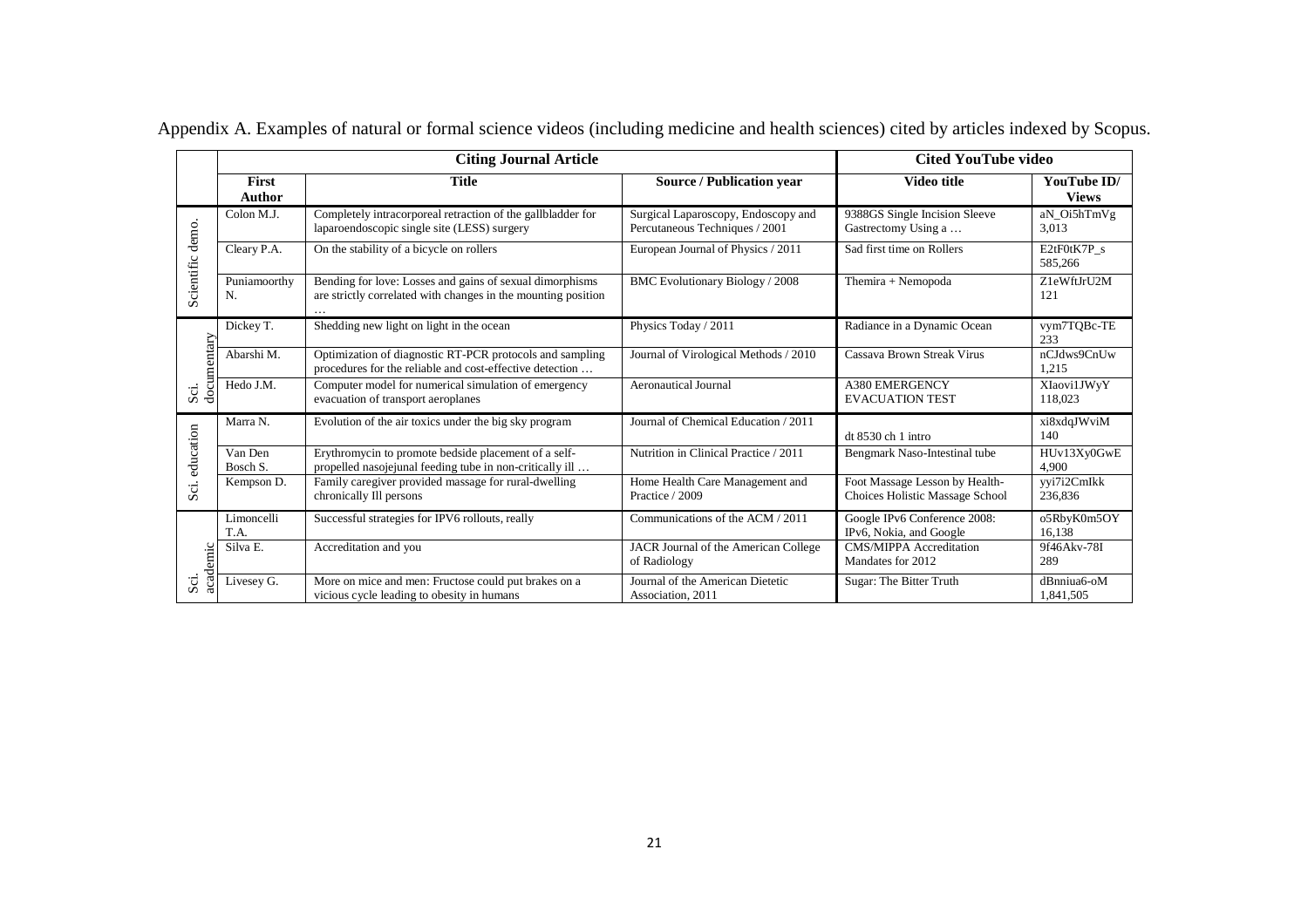|                        |                           | <b>Citing Journal Article</b>                                                                               |                                                              | <b>Cited YouTube video</b>                                        |                             |  |  |
|------------------------|---------------------------|-------------------------------------------------------------------------------------------------------------|--------------------------------------------------------------|-------------------------------------------------------------------|-----------------------------|--|--|
|                        | <b>First Author</b>       | <b>Title</b>                                                                                                | Source / Publication year                                    | Video title                                                       | YouTube ID/<br><b>Views</b> |  |  |
|                        | Burke P.                  | Rock, race, and radicalism in the 1960s: The rolling stones,<br>black power, and Godard's one plus one      | Journal of Musicological Research /2010                      | SHINDIG! #37                                                      | NIcIsVKmmRY<br>19.400       |  |  |
| Music                  | Gaffney K.,<br>Manno A.J. | Navigating the gender box: Locating masculinity in the<br>introduction to women and gender studies course   | Men and Masculinities / 2011                                 | P!nk - Stupid Girls                                               | BR4yQFZK9YM<br>21,674,202   |  |  |
|                        | Capulet I.                | With reps like these: Bisexuality and celebrity status                                                      | Journal of Bisexuality / 2010                                | Lady Gaga - LoveGame                                              | $1mB0tP1I-14$<br>82,904,677 |  |  |
|                        | Bale T.                   | Dancing out of the whole earth: Modalities of globalization in<br>the rite of spring                        | Dance Chronicle / 2008                                       | Abel Cruz dos Santos dancing Le<br>Sacre du Printemps             | vkgWoXTYo3o<br>15,099       |  |  |
| Dance and              | Jarvinen H.               | Critical silence: The unseemly games of love in Jeux (1913)                                                 | Dance Research / 2009                                        | Jeux parte 1                                                      | FkZhDcB-OfA<br>7.734        |  |  |
| theater                | Kelly M.T.                | Contemporary dance and evolving femininities                                                                | Journal of Integral Theory and Practice<br>/2011             | Lamentation - Martha Graham                                       | xgf3xgbKYko<br>471,016      |  |  |
|                        | Lea D.                    | Horror comics and highbrow sadism: Televising George<br>Orwell in the 1950s                                 | Literature and History / 2010                                | 1984 by George Orwell / Nineteen<br>Eighty-Four / Film Movie      | hATC_2I1wZE<br>415,291      |  |  |
| Movie s and            | Taylor V.F.               | Teaching labor relations with norma rae                                                                     | Journal of Management Education /2011                        | NORMA RAE - ReThink Review                                        | 6IJZx4S6NT0<br>21,847       |  |  |
|                        | Neto L.C.-L.              | The musical universe of Hermeto Pascoal                                                                     | Popular Music and Society / 2011                             | Desenho Aquarela do Brasil                                        | _mQHr8bAojU<br>2,143,149    |  |  |
|                        | Swenson C.                | Next generation workforce                                                                                   | Nursing Economics / 2008                                     | Nursing Back                                                      | 5kVv2aqnEjs<br>480,174      |  |  |
|                        | Sheptycki J.              | Guns, crime and social order: A Canadian perspective                                                        | Criminology and Criminal Justice / 2009                      | Alice in Oblivion-News Montage                                    | DypZ7UFvNnk<br>1,252        |  |  |
| Comedy                 | Platt A.                  | Teaching medicine to millennials                                                                            | Journal of Physician Assistant Education<br>/2010            | Emory PA C/O 2010 Rap Video -<br>"KNOW!!"                         | aX7jme2b0N0<br>76,352       |  |  |
|                        | Jacobs M.                 | Libraries and the mobile revolution: Remediation=relevance                                                  | Reference Services Review / 2009                             | Ashton Kutcher beats CNN in<br>Twitter contest to reach 1 million | iIuJvcclLxs<br>17,533       |  |  |
|                        | Arndt D.                  | Two-wheel self-balancing of a four-wheeled vehicle                                                          | <b>IEEE Control Systems Magazine</b>                         | Most Cars Driven on Two Wheels<br>Simultaneously                  | pobOY1g0QBI<br>531,232      |  |  |
| Public<br>Show         | Koski C.                  | Afghanistan at a crossroads: The quest for democratic<br>policing in a post-9/11 era                        | Police Practice and Research /2009                           | Afghan women policing for rights                                  | vSuKVTxsxzk<br>5,729        |  |  |
|                        | Voss-Andreae<br>J.        | Quantum sculpture: Art inspired by the deeper nature of<br>reality                                          | Leonardo / 2011                                              | Quantum Sculptures with Julian<br>Voss-Andreae                    | LqsQYVFAgPo<br>940          |  |  |
|                        | Shirley D.                | 'The reality of doing': Meisner technique and British actor<br>training                                     | Theatre, Dance and Performance<br>Training / 2010            | Sanford Meisner - Theater's Best<br>Kept Secret                   | zNuFSrsYfpM<br>100,166      |  |  |
| <b>A&amp;H</b><br>doci | Sunder M.                 | Bollywood/Hollywood                                                                                         | Theoretical Inquiries in Law                                 | Akira Kurosawa: Influences and<br>Influence                       | G1STFM39vJ4<br>99,031       |  |  |
|                        | Van Dyke J.               | Vanishing: Dance audiences in the postmodern age                                                            | Dance Chronicle / 2010                                       | Wally Cardona: Really Real, an<br>artist discussion               | cqzDoxujPVk<br>648          |  |  |
|                        | Means-<br>Shannon H.      | Seeing double: The transforming personalities of Alan<br>Moore's Promethea and the Ulster Cycle's Cuchulain | Journal of Graphic Novels and Comics /<br>2010               | Alan Moore at the Magus<br>conference                             | <b>BrBbeBezezw</b><br>2,871 |  |  |
| speech<br>A&H          | Pellegrini A.             | Behold the body                                                                                             | TDR - The Drama Review - A Journal<br>of Performance Studies | ally Field - Emmy Acceptance<br>Speech Uncensored                 | ImoMGyJjWIk<br>534,829      |  |  |

Appendix B. Examples of arts and humanities videos (including art, media, culture and history) cited by articles indexed by Scopus.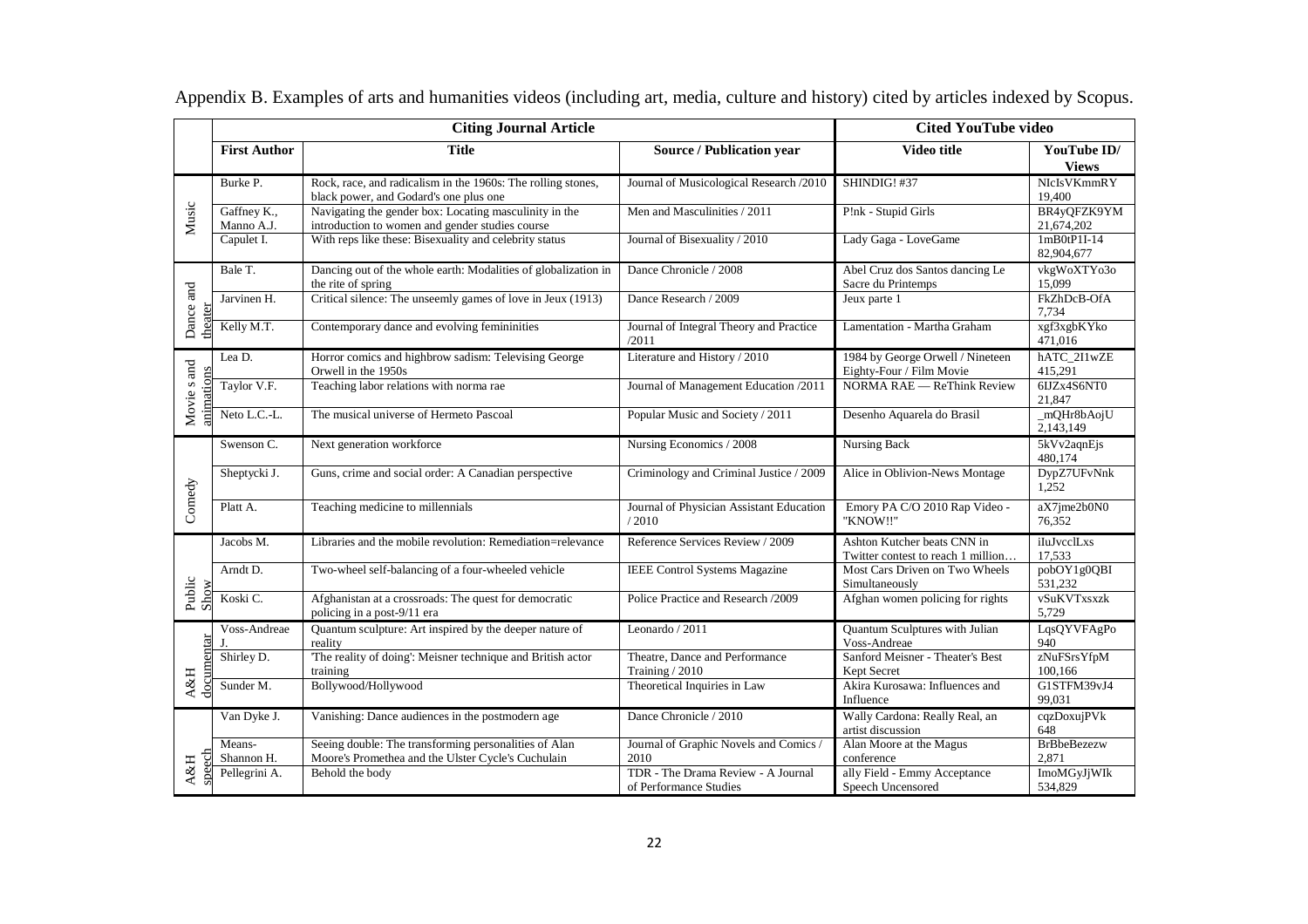|                         |                        | <b>Citing Journal Article</b>                                                                           |                                                                          | <b>Cited YouTube video</b>                                       |                               |  |  |  |
|-------------------------|------------------------|---------------------------------------------------------------------------------------------------------|--------------------------------------------------------------------------|------------------------------------------------------------------|-------------------------------|--|--|--|
|                         | First<br><b>Author</b> | <b>Title</b>                                                                                            | <b>Video title</b>                                                       | YouTube ID/<br><b>Views</b>                                      |                               |  |  |  |
|                         | Lowry C.B.             | Three years and counting-the economic crisis is still with us                                           | Portal                                                                   | Rahm Emanuel on the<br>Opportunities of Crisis                   | mzcbXi1Tkk<br>79,780          |  |  |  |
| report<br>News          | No author              | The suspension theory: Hurricane katrina looting, property<br>rights, and personhood.                   | Louisiana Law Review / 2010                                              | ops loot Wal*Mart after Katrina in<br>New Orleans                | NmOW6xLECUU<br>46,824         |  |  |  |
|                         | Hassid S.              | Developments in the residential energy sector in Israel                                                 | Advances in Building Energy Research /<br>2011                           | Henry Kissinger Interview                                        | TnIu9AffqX4<br>17.432         |  |  |  |
|                         | Southgate D.           | Creative determinants of viral video viewing                                                            | International Journal of Advertising /<br>2010                           | dove evolution                                                   | iYhCn0jf46U<br>14,061,599     |  |  |  |
| <b>Ads</b>              | Ang L.                 | Community relationship management and social media                                                      | Journal of Database Marketing and<br>Customer Strategy Management / 2011 | iPod Touch Ad - Nick Haley                                       | KKQUZPqDZb0<br>2,589,276      |  |  |  |
|                         | Malouff J.,            | Effects of vicarious punishment: A meta-analysis                                                        | Journal of General Psychology / 2009                                     | Yul Brynner - Anti-Smoking<br>Commercial                         | <b>JNjunlWUJJI</b><br>663,141 |  |  |  |
|                         | Abdulkadir M.          | Africa's slow growth and development: An overview of<br>selected countries                              | European Journal of Social Sciences /<br>2010                            | Obama in Ghana Parliament: Full<br>Speech                        | QkNpUEWIhd4<br>65,428         |  |  |  |
| Politics                | Khoury L.              | Hezbollah's war of position: The Arab-Islamic revolutionary<br>praxis                                   | Arab World Geographer / 2009                                             | Sayyed Nasrallah Martyrdom of<br>his Son Hadi                    | HalvZUHlenU<br>29,315         |  |  |  |
|                         | Dasgupta S.D.          | My Friend, Advocate Ellen Pence                                                                         | Violence Against Women / 2010                                            | Ellen Pence, Battered Women's<br>Movement Leader                 | r9dZOgr78eE<br>10.071         |  |  |  |
|                         | Weller M.              | Using learning environments as a metaphor for educational<br>change                                     | On the Horizon / 2009                                                    | A Portal to Media Literacy                                       | J4yApagnr0s<br>142.126        |  |  |  |
| talks in<br>.<br>SCI    | Brown L.               | Mathematics teacher and mathematics teacher educator<br>change-insight through theoretical perspectives | Journal of Mathematics Teacher<br>Education / 2010                       | Michael Fullan ELDA Summer<br>Institute                          | xLgrLwJ3Cf8<br>3,752          |  |  |  |
| .<br>Soci<br>Acad.      | Terantino J.M.         | Emerging technologies YouTube for foreign languages: You<br>have to see this video                      | Language Learning and Technology /<br>2011                               | Randy Pausch Last Lecture:<br>Achieving Your Childhood<br>Dreams | ji5_MqicxSo<br>14,561,526     |  |  |  |
|                         | Kotchemidova<br>C.     | Emotion culture and cognitive constructions of reality                                                  | Communication Quarterly / 2010                                           | McLuhan's Wake                                                   | faK9HUvH2ck272<br>7.245       |  |  |  |
| Sci.<br>ದ<br>å<br>Soci. | Fonseca <sub>R</sub> . | Nikki Craft's Aesthetic feminist activism [O activismo]<br>estético feminista de Nikki Craft]           | Revista Estudos Feministas / 2010                                        | Myth California 1982 to 1983                                     | agyEAhwrVUU<br>1.408          |  |  |  |
|                         | Tepfer J.              | Arresting development: Convictions of innocent youth                                                    | Rutgers Law Review / 2010                                                | Raw Video: Cop grills 15-year-old<br><b>Tim Masters</b>          | 76S1UB3pwws<br>3,725          |  |  |  |

Appendix C. Examples of social sciences videos (including political sciences and marketing) cited by articles indexed by Scopus.